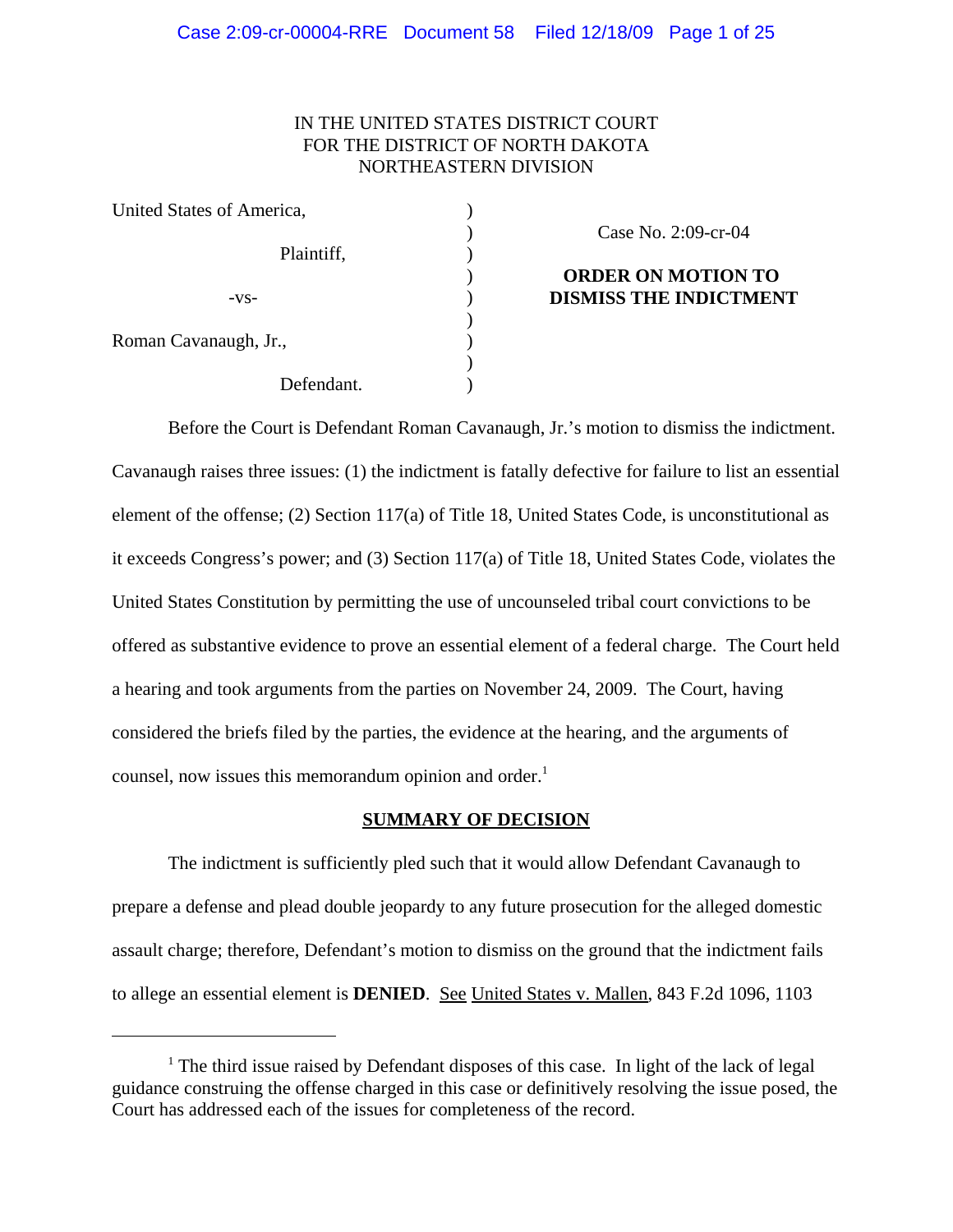#### Case 2:09-cr-00004-RRE Document 58 Filed 12/18/09 Page 2 of 25

(8th Cir. 1988). Unlike the Interstate Commerce Clause, which generally impacts state regulation, the Indian Commerce Clause permits Congress to broadly regulate in the field of Indian affairs, and Congress was within its power to enact 18 U.S.C. § 117 as it applies to Indian country; therefore, Defendant's motion to dismiss on the ground of an invalid exercise of Congress's power is **DENIED**. See United States v. Lara, 541 U.S. 193 (2004). Finally, 18 U.S.C. § 117 as it applies in this case allows for the use of uncounseled tribal court convictions to prove an essential element of the federal crime in violation of the United States Constitution; therefore, Defendant's motion to dismiss the indictment on the ground it violates due process and the Sixth Amendment right to counsel is **GRANTED**. See United States v. Ant, 882 F.2d 1389 (9th Cir. 1989).

#### **ANALYSIS**

## **I. SUFFICIENCY OF THE INDICTMENT**

Cavanaugh contends the indictment is fatally defective because it does not allege an essential element of the offense - that is, the prior assault convictions were committed "against a spouse or intimate partner." The United States maintains that the indictment fully and fairly apprises Cavanaugh of the charge against him, and if Cavanaugh believes the indictment lacks specificity the appropriate relief is through a bill of particulars.

The indictment in this case charges as follows:

On or about July 7, 2008, in the District of North Dakota, in Indian country, and within the exclusive jurisdiction of the United States,

## ROMAN CAVANAUGH JR.,

a person who shares a child in common with and has cohabitated with Amanda L. Luedke [sic] as a person similarly situated to a spouse, did commit a domestic assault against Amanda L. Luedtke, which assault resulted in substantial bodily injury.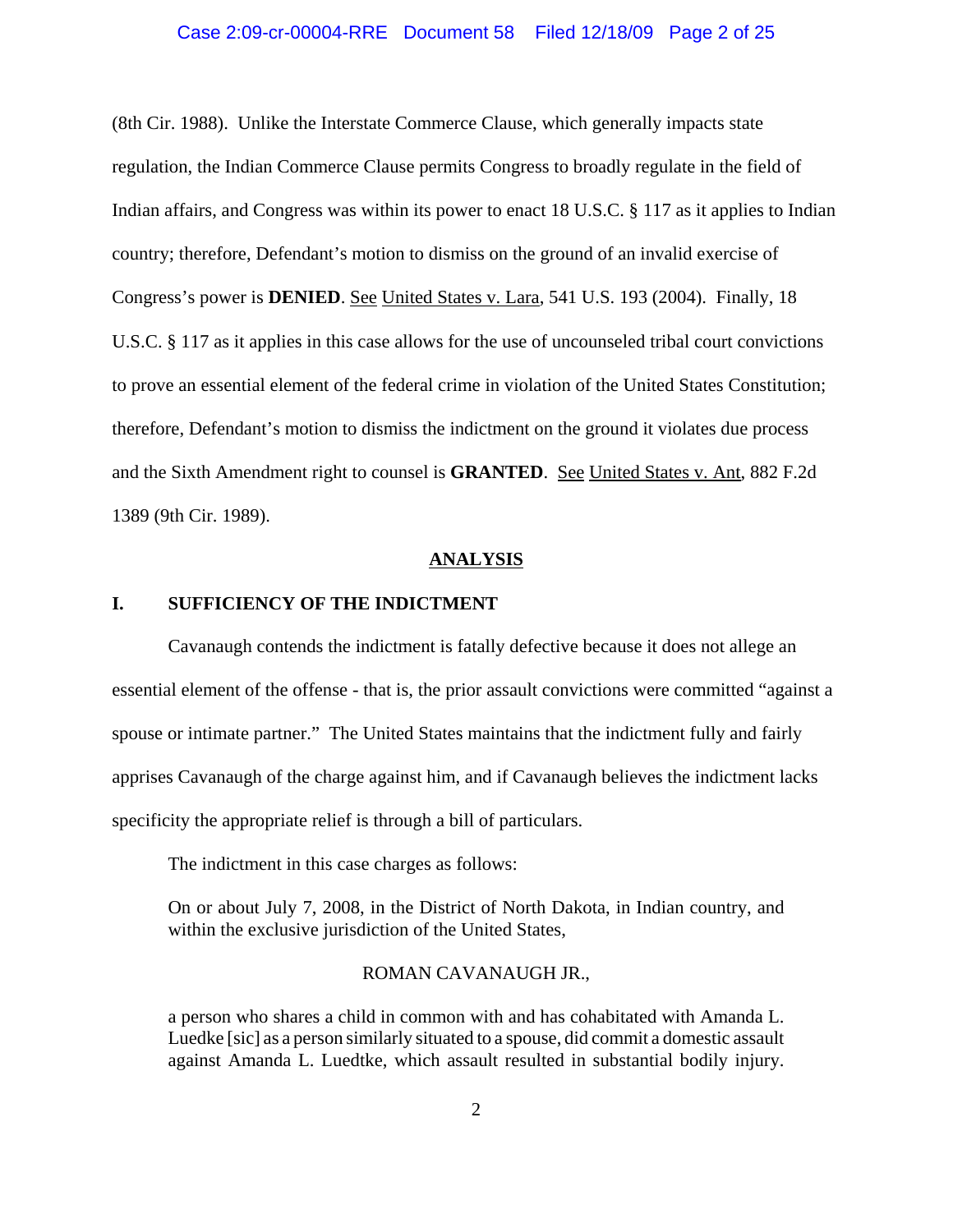This domestic assault was committed after ROMAN CAVANAUGH JR. was convicted on at least two separate prior occasions in Spirit Lake Tribal Court for the following offenses that would be, if subject to Federal jurisdiction, any assault, sexual abuse, and serious violent felony:

- 1. Domestic Abuse, Spirit Lake Tribal Court, Fort Totten, North Dakota, conviction entered on or about January 14, 2008;
- 2. Two counts of Domestic Abuse, Spirit Lake Tribal Court, Fort Totten, North Dakota, conviction entered on or about April 6, 2005; and
- 3. Domestic Abuse, Spirit Lake Tribal Court, Fort Totten, North Dakota, conviction entered on or about March 21, 2005:

In violation of Title 18, United States Code, Section 117(a)(1).

Rule 7(c), Fed. R. Crim. P., provides that an indictment must be "a plain, concise, and definite written statement of the essential facts constituting the offense charged." An indictment is sufficient if it allows a defendant to prepare a defense and plead double jeopardy to any future prosecution. United States v. Mallen, 843 F.2d 1096, 1103 (8th Cir. 1988). Even so, an indictment is insufficient as a matter of law if it does not allege an essential element of the crime charged. United States v. Jenkins-Watts, 574 F.3d 950, 968 (8th Cir. 2009). When determining whether an essential element has been omitted, a court must not insist that a particular word or phrase appear in the indictment. United States v. Redzic, 569 F.3d 841, 845 (8th Cir. 2009); Mallen, 843 F.2d at 1102. Rather, an indictment is sufficiently pled if the element is alleged "in a form" that substantially states the element. Id.

The essential elements of the charged offense include: (1) a domestic assault, which is defined in 18 U.S.C.  $\S 117(b)$ ; (2) committed within Indian country; and (3) by a person who has at least two prior convictions for assault, sexual abuse, or a serious violent felony against a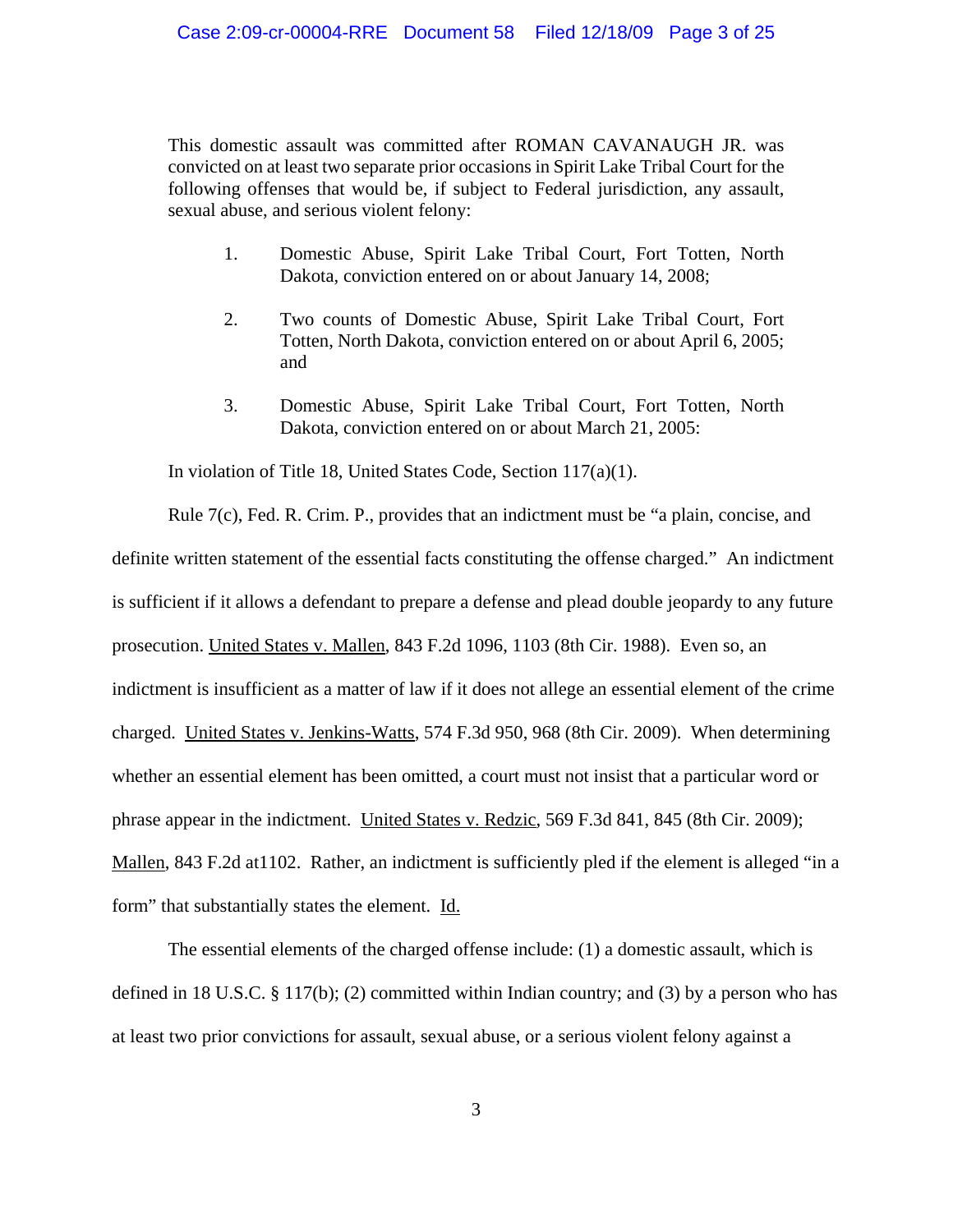#### Case 2:09-cr-00004-RRE Document 58 Filed 12/18/09 Page 4 of 25

spouse or intimate partner. Cavanaugh contends that to meet the pleading requirement of the third element, the indictment must specifically allege that the predicate convictions involve a spouse or intimate partner and that the failure to do so renders the indictment fatally flawed.

The indictment specifically alleges Cavanaugh has at least two prior convictions for "domestic abuse" that would be, if subject to Federal jurisdiction, considered an assault, sexual abuse, or serious violent felony.<sup>2</sup> The indictment further lists the court of conviction as well as the date of conviction. It does not allege, however, that the predicate convictions occurred between Cavanaugh and a spouse or intimate partner. Nonetheless, a conviction for domestic abuse necessarily implies an offense against a family or household member, including persons involved in a romantic or sexual relationship. See Cross v. Bruton, 249 F.3d 752, 753 n.2 (8th Cir. 2001) (definition of "domestic abuse" under Minnesota law is an offense against persons who are presently residing together or have resided together in the past or persons involved in a significant romantic or sexual relationship); Black's Law Dictionary (8th ed. 2004) (defining domestic violence/abuse as violence between members of a household; an assault or other violent act committed by one member of a household against another).

While the Court agrees the United States would be required to establish at trial that Cavanaugh has at least two prior convictions for assault, sexual abuse, or a serious violent felony *against a spouse or intimate partner*, the Court finds the allegations are sufficiently clear to allow Cavanaugh to prepare a defense and to plead double jeopardy to any future prosecution for the alleged domestic assault occurring on or about July 7, 2008. Mallen, 843 F.2d at 1103

 $2<sup>2</sup>$  The statute requires at least two prior convictions in order for a person to qualify as a habitual offender. The indictment in this case specifies three separate prior convictions in Spirit Lake Tribal Court for domestic abuse.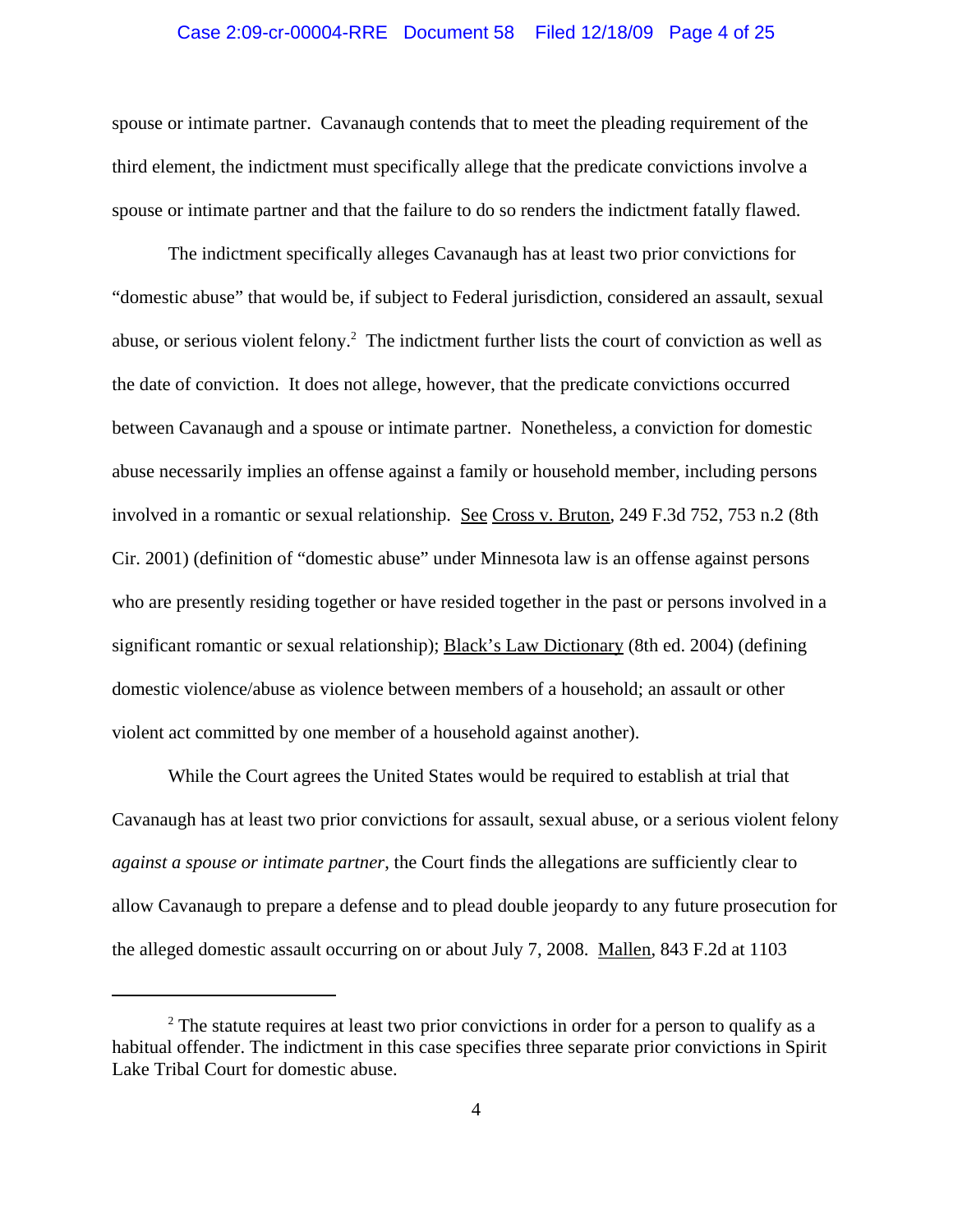#### Case 2:09-cr-00004-RRE Document 58 Filed 12/18/09 Page 5 of 25

(concluding the indictment is sufficient when it allows a defendant to prepare a defense and plead double jeopardy to any future prosecution). Accordingly, Cavanaugh's motion to dismiss the indictment for failure to allege an essential element is DENIED.

#### **II. CONGRESS'S POWER TO ENACT 18 U.S.C. § 117**

Cavanaugh contends 18 U.S.C. § 117 is an unconstitutional exercise of power by Congress because it exceeds the powers granted to Congress under the Interstate Commerce Clause. The United States argues in its brief that the Necessary and Proper Clause grants Congress the authority to enact the statute at issue. At the hearing, the United States conceded the Necessary and Proper Clause is not an appropriate basis of authority in this case, but that the enactment is constitutional because it falls within Congress's power under the Indian Commerce Clause.

The United States Constitution grants Congress broad general powers to legislate with respect to Indian tribes. United States v. Lara, 541 U.S. 193, 200 (2004). The United States Supreme Court describes the powers as "plenary and exclusive." Id. The sources of the power are traditionally found in the Indian Commerce Clause, U.S. Const. Art. I, § 8, cl. 3, and the Treaty Clause, Art. II, § 2, cl. 2. Id. (citations omitted). The Supreme Court has said the function of the Indian Commerce Clause "is to provide Congress with plenary power to legislate in the field of Indian affairs." Id. (citations omitted). In contrast, the "treaty power" does not literally authorize Congress to legislate, but it can authorize Congress to address "matters" over which "Congress could not deal." Id. at 201 (quoting Missouri v. Holland, 252 U.S. 416, 433  $(1920)$ ).

Thus, "[f]rom the early days of the Republic, Congress has exercised its power over

5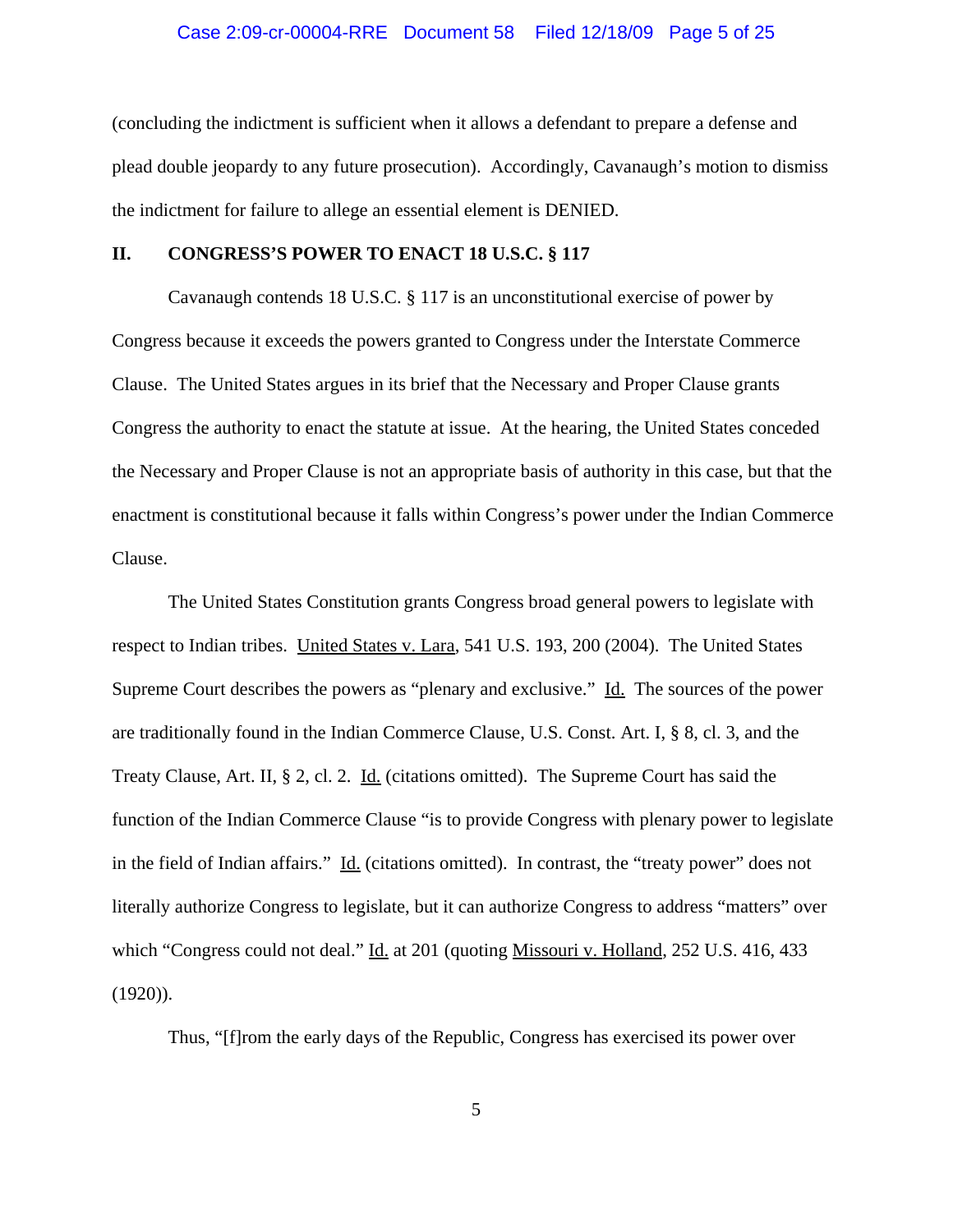#### Case 2:09-cr-00004-RRE Document 58 Filed 12/18/09 Page 6 of 25

commerce with the Indians in Indian country." United States v. Houser, 130 F.3d 867, 872 (9th Cir. 1997), cert. denied, 524 U.S. 910 (citation omitted). Congress's power under the Indian Commerce Clause is not subject to the same restrictions applicable under the Interstate Commerce Clause:

It is . . . well established that the Interstate Commerce and Indian Commerce Clauses have very different applications. In particular, while the Interstate Commerce Clause is concerned with maintaining free trade among the States even in the absence of implementing federal legislation, the central function of the Indian Commerce Clause is to provide Congress with plenary power to legislate in the field of Indian affairs.

Id. at 872-73 (quoting Cotton Petroleum Corp. v. New Mexico, 490 U.S. 163, 192 (1989)); see Seminole Tribe of Florida v. Florida, 517 U.S. 44, 61-62 (1996) (explaining "the Indian Commerce Clause accomplishes a greater transfer of power from the States to the Federal Government than does the Interstate Commerce Clause," but also stating it can find "no principled distinction" between the two commerce clauses for purposes of Congressional power to abrogate states' Eleventh Amendment immunity).

The Court has been unable to find any other courts that have construed 18 U.S.C. § 117. Thus, before examining the statute at issue in this case, a look at the history of other federal statutes governing Indian affairs provides helpful insight. The first Indian Trade and Intercourse Act, passed on July 22, 1790, provided that only the federal government could punish offenses committed *against* Indians by "any citizen or inhabitant of the United States." United States v. Wheeler, 435 U.S. 313, 324 (1978). Notably, it did not mention crimes committed *by* Indians. Id. Approximately 27 years later, Congress extended federal criminal jurisdiction to crimes committed within Indian country by any Indian, but excepted offenses committed in Indian country by one Indian against another. Id. Then in 1834 Congress enacted the direct progenitor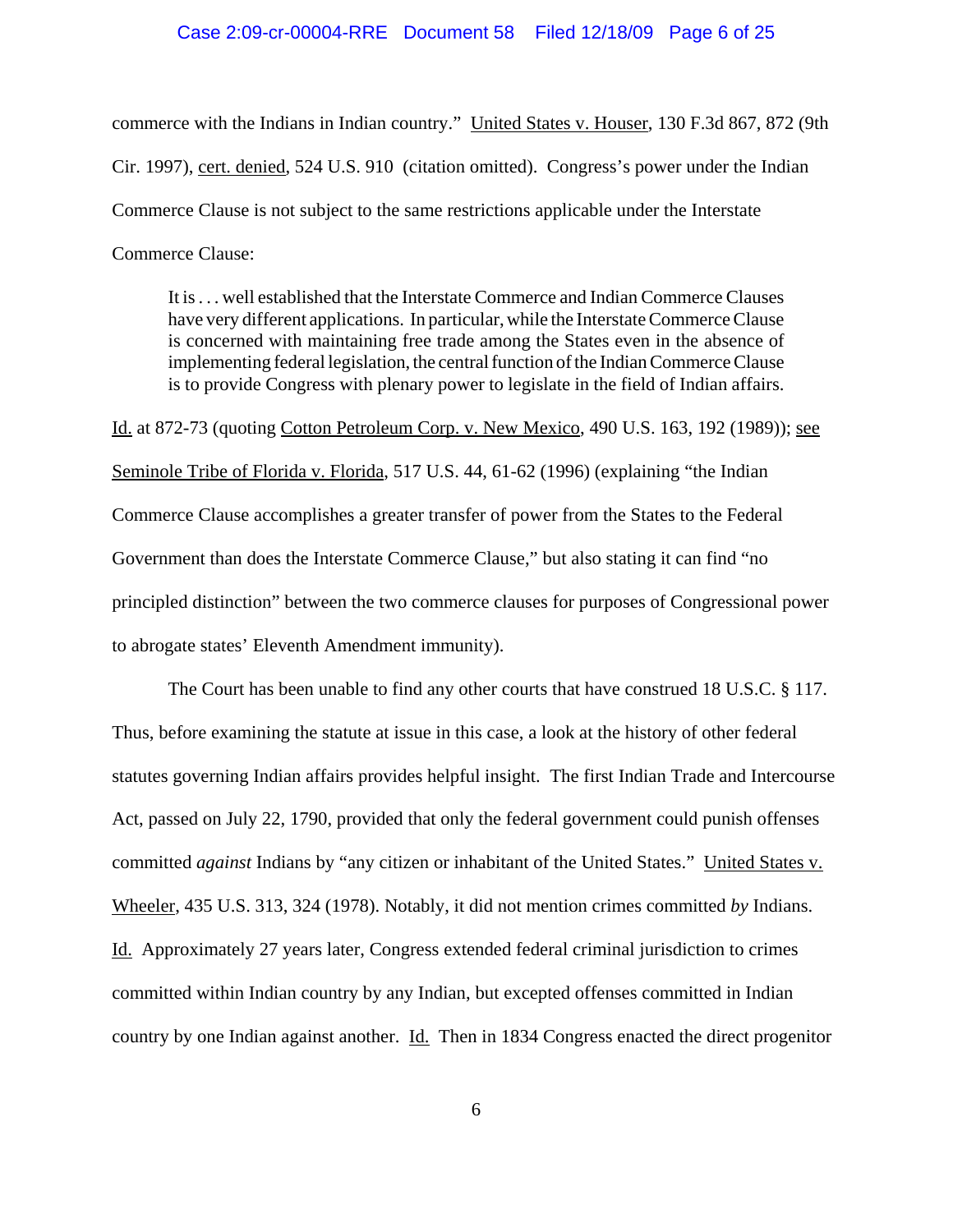#### Case 2:09-cr-00004-RRE Document 58 Filed 12/18/09 Page 7 of 25

of what is now known as the Indian Country Crimes Act or the General Crimes Act, now codified at 18 U.S.C. § 1152, which makes federal enclave criminal law generally applicable to crimes in Indian country.<sup>3</sup> Id. Again, Congress carried forward the "Indian-against-Indian" exception, recognizing the tribes have exclusive jurisdiction over such offenses. Id. In another recognition of tribal sovereignty, in 1854 Congress added another exception to federal jurisdiction by providing that federal courts would not try an Indian who has been punished by the local law of the tribe. Id. Thus, for many years Congress declined to deprive Indian tribes of their sovereign power to punish offenses by members of the tribes.

Congress modified its stance with regard to jurisdiction to prosecute Indian-against-Indian crime following the United States Supreme Court's decision in Ex Parte Crow Dog, 109 U.S. 556 (1883). In Ex Parte Crow Dog, the Supreme Court decided the tribe possessed exclusive jurisdiction to try an Indian for the murder of another Indian in Indian country, which certainly was in line with the legislation in effect at that time. However, Congress, in response to the Supreme Court's decision and "in order to curb a perceived lawlessness" in Indian country, enacted what is commonly referred to today as the Indian Major Crimes Act, codified at

<sup>3</sup> Today, 18 U.S.C. §1152 provides as follows:

Except as otherwise expressly provided by law, the general laws of the United States as to the punishment of offenses committed in any place within the sole and exclusive jurisdiction of the United States, except the District of Columbia, shall extend to the Indian country.

This section shall not extend to offenses committed by one Indian against the person or property of another Indian, nor to any Indian committing any offense in the Indian country who has been punished by the local law of the tribe, or to any case where, by treaty stipulations, the exclusive jurisdiction over such offenses is or may be secured to the Indian tribes respectively.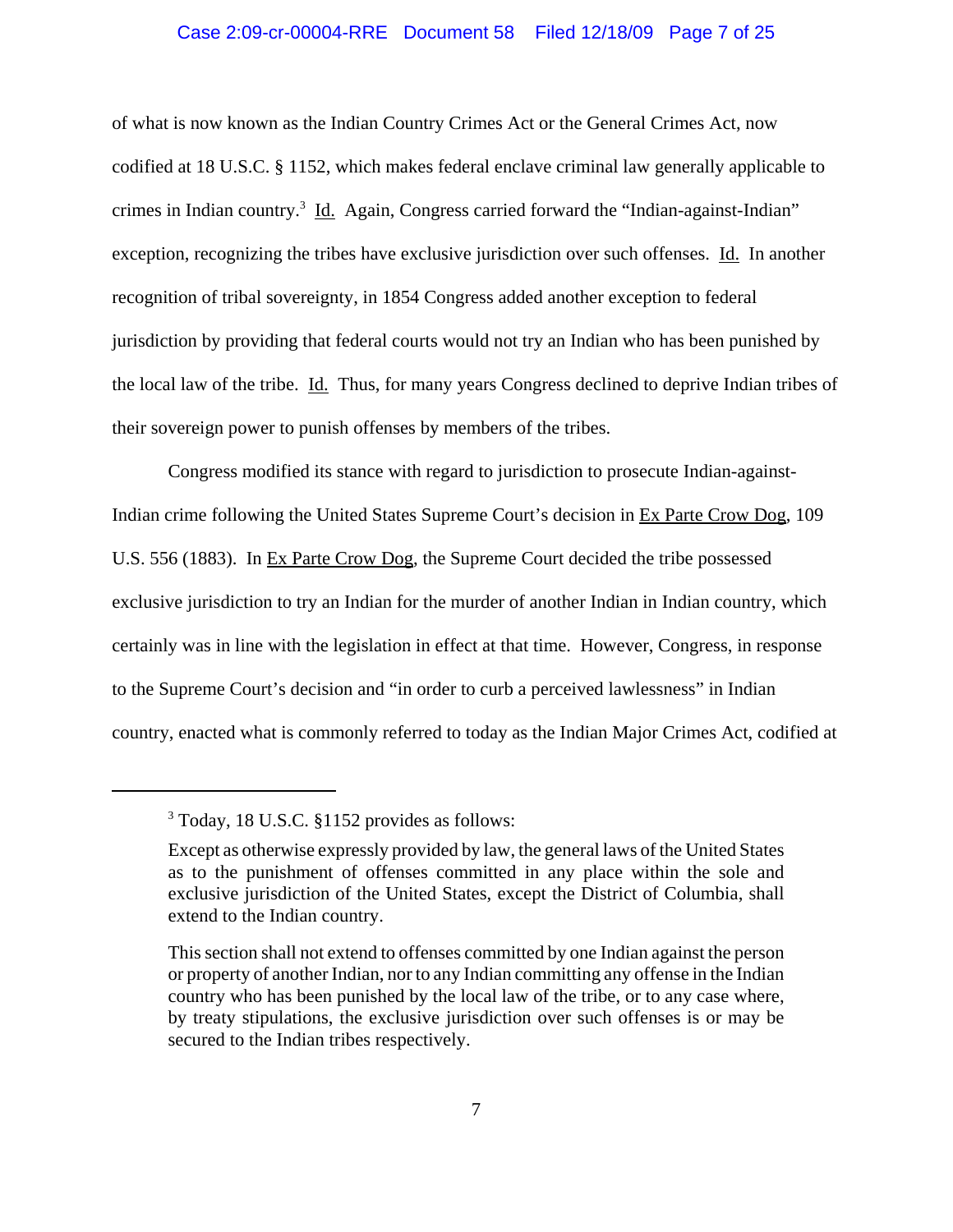18 U.S.C. § 1153. United States v. Wadena, 152 F.3d 831, 840 (8th Cir. 1998); see Keeble v. United States, 412 U.S. 205, 211-12 (1973) (quoting remarks of Rep. Cutcheon, 16 Cong. Rec. 936 (1885)) ("Congress extended federal jurisdiction to crimes committed by Indians on Indian land out of a conviction that many Indians would 'be civilized a great deal sooner by being put under (federal criminal) laws and taught to regard life and the personal property of others.""); St. Cloud v. United States, 702 F.Supp. 1456, 1462 n.12 (D.S.D. Dec. 1, 1988) ("Congress' goal in passing the Major Crimes Act clearly was to prevent lawlessness in Indian lands and to plug gaps in criminal jurisdiction.").

The Indian Major Crimes Act provides the federal courts with exclusive jurisdiction over certain enumerated crimes committed in Indian country.<sup>4</sup> It does not contain an exception for Indians punished under tribal law. Today, the Indian Major Crimes Act grants federal jurisdiction for 15 enumerated crimes. 18 U.S.C. § 1153.

**(b)** Any offense referred to in subsection (a) of this section that is not defined and punished by Federal law in force within the exclusive jurisdiction of the United States shall be defined and punished in accordance with the laws of the State in which such offense was committed as are in force at the time of such offense.

<sup>&</sup>lt;sup>4</sup>The offenses listed in 18 U.S.C. § 1153 have been expanded over the years. Today, the statute provides as follows:

**<sup>(</sup>a)** Any Indian who commits against the person or property of another Indian or other person any of the following offenses, namely, murder, manslaughter, kidnapping, maiming, a felony under chapter 109A, incest, assault with intent to commit murder, assault with a dangerous weapon, assault resulting in serious bodily injury (as defined in section 1365 of this title), an assault against an individual who has not attained the age of 16 years, felony child abuse or neglect, arson, burglary, robbery, and a felony under section 661 of this title within the Indian country, shall be subject to the same law and penalties as all other persons committing any of the above offenses, within the exclusive jurisdiction of the United States.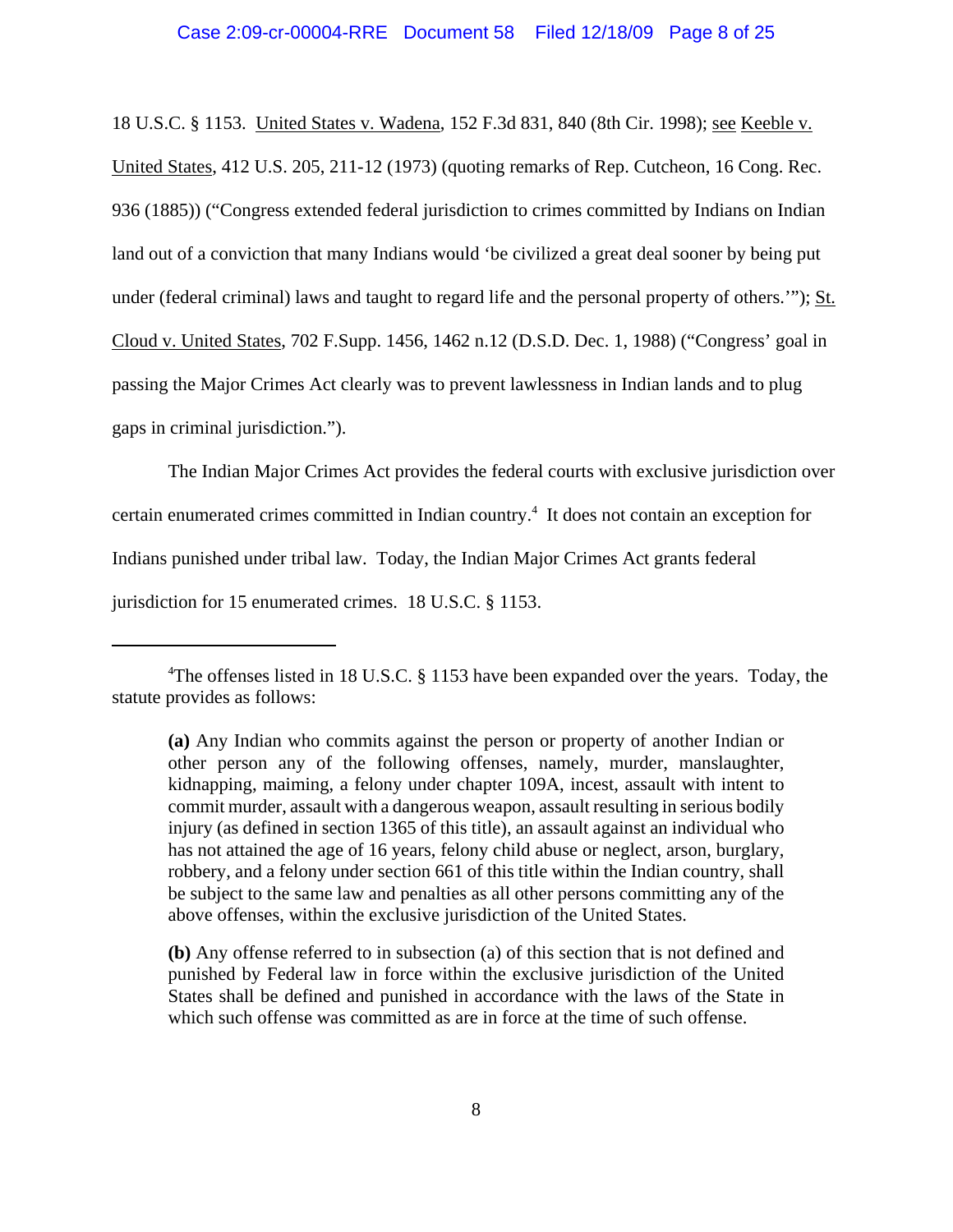#### Case 2:09-cr-00004-RRE Document 58 Filed 12/18/09 Page 9 of 25

Additionally, Congress enacted the Assimilative Crimes Act, 18 U.S.C. § 13, in order to fill another void in federal criminal law.<sup>5</sup> United States v. Howard, 654 F.2d 522, 524 (8th Cir. 1981). Thus, where there does not exist any congressional enactment to punish an act or omission on federal enclaves, including Indian country, state law may be "assimilated." Id. While the Assimilative Crimes Act may not be used to redefine federal criminal law, it may be used to punish conduct violating state law on federal land. Id.; see Williams v. United States, 327 U.S. 711 (1946). The Supreme Court has declared the statute's purpose is to conform the criminal law of federal enclaves to that of local law except in cases of specific federal crimes. Acunia v. United States, 404 F.2d 140, 142 (9th Cir. 1968) (citing United States v. Sharpnack, 355 U.S. 286, 289-95 (1958)).

Each of these three statutes has been upheld against constitutional challenges. See e.g., United States v. Antelope, 430 U.S. 641 (1977) (the Indian Major Crimes Act does not violate equal protection); Keeble v. United States, 412 U.S. 205, 210 n.9 (1973) (reiterating the constitutionality of the Major Crimes Act); Sharpnack, 355 U.S. at 296-97 (upholding the constitutionality of the Assimilative Crimes Act); Houser, 130 F.3d at 873 (Congress has the

<sup>5</sup> 18 U.S.C. § 13 provides, in relevant part:

**<sup>(</sup>a)** Whoever within or upon any of the places now existing or hereafter reserved or acquired as provided in section 7 of this title, or on, above, or below any portion of the territorial sea of the United States not within the jurisdiction of any State, Commonwealth, territory, possession, or district is guilty of any act or omission which, although not made punishable by any enactment of Congress, would be punishable if committed or omitted within the jurisdiction of the State, Territory, Possession, or District in which such place is situated, by the laws thereof in force at the time of such act or omission, shall be guilty of a like offense and subject to a like punishment.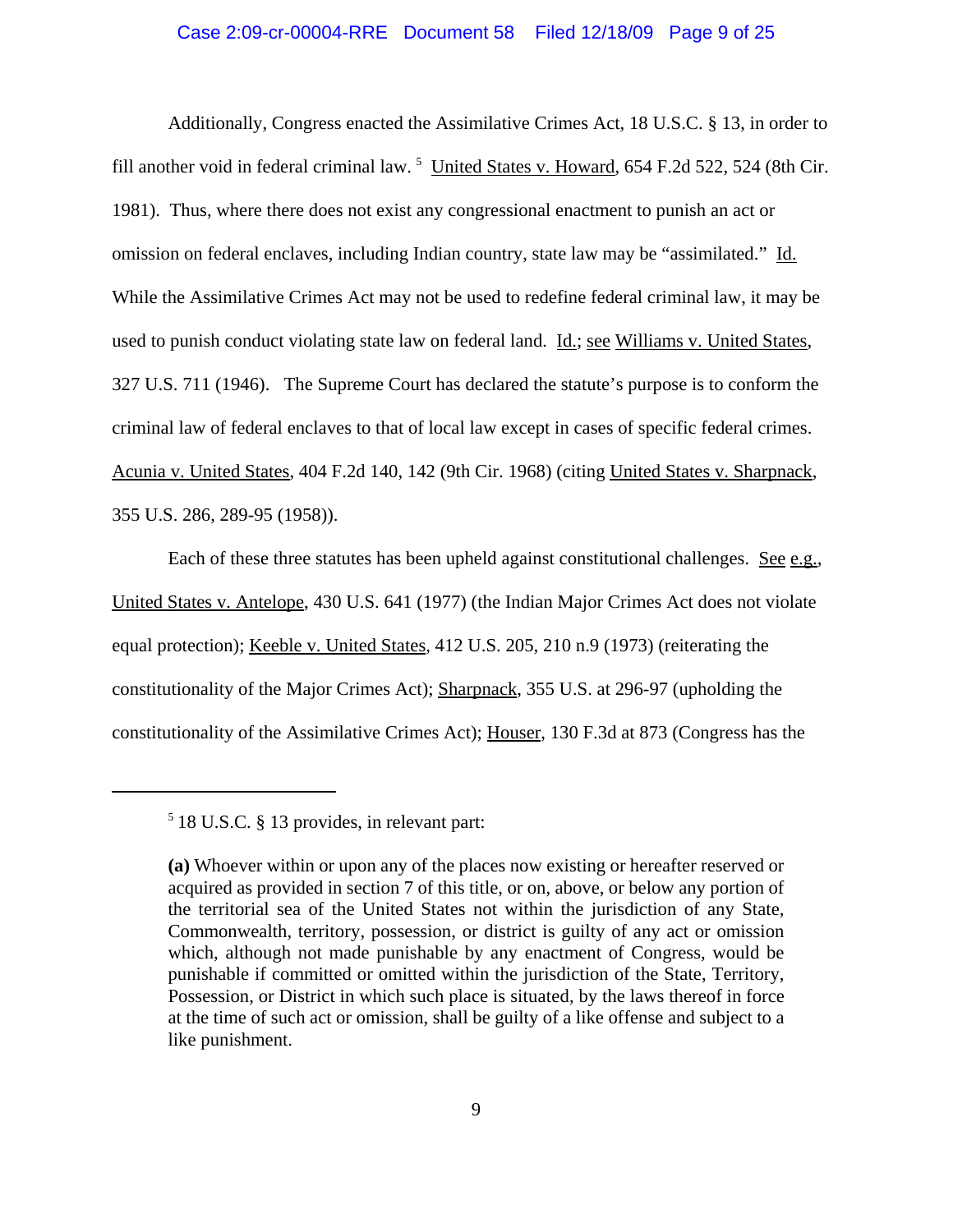#### Case 2:09-cr-00004-RRE Document 58 Filed 12/18/09 Page 10 of 25

authority under the Indian Commerce Clause to pass 18 U.S.C. § 1152); United States v. Keys, 103 F.3d 758, 762 (9th Cir. 1996) (holding that "[j]ust as the Indian Major Crime Act is within Congress's authority to regulate Indian criminal activity in Indian Country, the Federal Enclaves Act is within Congress's power to regulate crimes committed by or against Indians in Indian country."); United States v. Lomayaoma, 86 F.3d 142, 146 (9th Cir. 1996), cert denied, 519 U.S. 909 (the Indian Major Crimes Act was a constitutional exercise of power by Congress under the Indian Commerce Clause).

 With this background in mind, the offense at issue in this case, domestic assault by a habitual offender, does not fall within the offenses listed in the Indian Major Crimes Act, nor is it a federal statute of general applicability. Federal statutes of general applicability are those in which the situs of the offense is not an element of the crime. Wadena, 152 F.3d at 841; United States v. Pemberton, 121 F.3d 1157, 1164 (8th Cir. 1997) (describing crimes of general applicability as those that Congress has declared illegal regardless of where they occur). Instead, 18 U.S.C. § 117 applies only (1) to domestic assault committed within the special maritime and territorial jurisdiction of the United States or Indian country and (2) by a person with at least two prior convictions for assault, sexual abuse, or a serious violent felony. 18 U.S.C. § 117(a).

In challenging the constitutionality of 18 U.S.C. § 117, Cavanaugh relies upon Supreme Court cases striking down federal laws not meeting the requirements of the Interstate Commerce Clause. Those cases include United States v. Morrison, 529 U.S. 598 (2000) (the Violence Against Women Act, 42 U.S.C. § 13981), and United States v. Lopez, 514 U.S. 549 (1995) (the Gun-Free School Zones Act of 1990, 18 U.S.C. § 922(g)). However, Morrison and Lopez have nothing to do with Indian country and relationships between the United States and various tribes.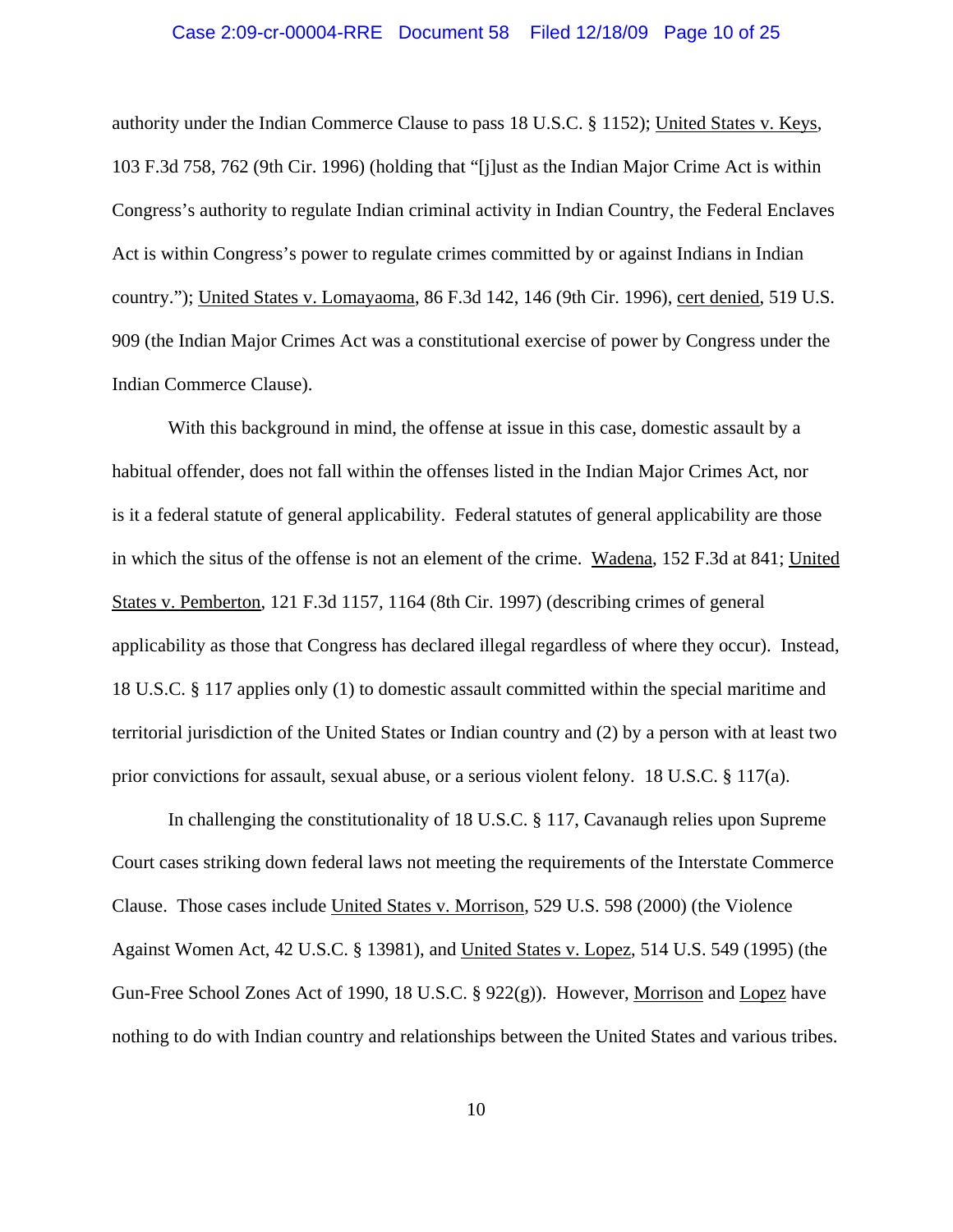# Case 2:09-cr-00004-RRE Document 58 Filed 12/18/09 Page 11 of 25

If the statute at issue was one of general applicability, the Court agrees with Cavanaugh that the focus would be on the Interstate Commerce Clause and those cases Cavanaugh cites. But, as evident in the other statutes passed by Congress regulating Indian affairs, Indian tribes have a unique relationship with the federal government. Unlike states, Indian tribes are "domestic dependent nations" - that is they "do not have complete sovereignty, have no external sovereignty, and have only as much internal sovereignty as has not been relinquished by them by treaty or explicitly taken by Act of the United States Congress." United States v. Consol. Wounded Knee Cases, 389 F.Supp. 235, 240 (D. Neb. Jan. 17, 1975). Unlike states, Indian tribes had no connection with and no involvement in the drafting and adoption of the United States Constitution and the Bill of Rights. United States v. Gregg, No. CR 04-30068, 2005 WL 1806345, at \*1 (D.S.D. July 27, 2005). And finally and most importantly for purposes of this case, unlike the Interstate Commerce Clause, which is limited to specific areas of commerce, the Indian Commerce Clause permits Congress to regulate broadly and with exclusive plenary power in the field of Indian affairs. Lara, 541 U.S. at 200.

The most recent United States Supreme Court case analyzing Congress's power under the Indian Commerce Clause upheld Congress's authority to adjust tribal sovereignty in criminal matters without considering the traditional three categories of activities Congress may regulate under the Interstate Commerce Clause. Lara, 541 U.S. at 200-07. The Court thus finds Lopez and Morrison inapplicable as they addressed general applicability statutes. If history is any indication, if it is within Congress's plenary power to regulate crimes committed by or against an Indian in Indian country, then Congress surely did not exceed its power under the Indian Commerce Clause in enacting 18 U.S.C. § 117, as applied to Indian country. After carefully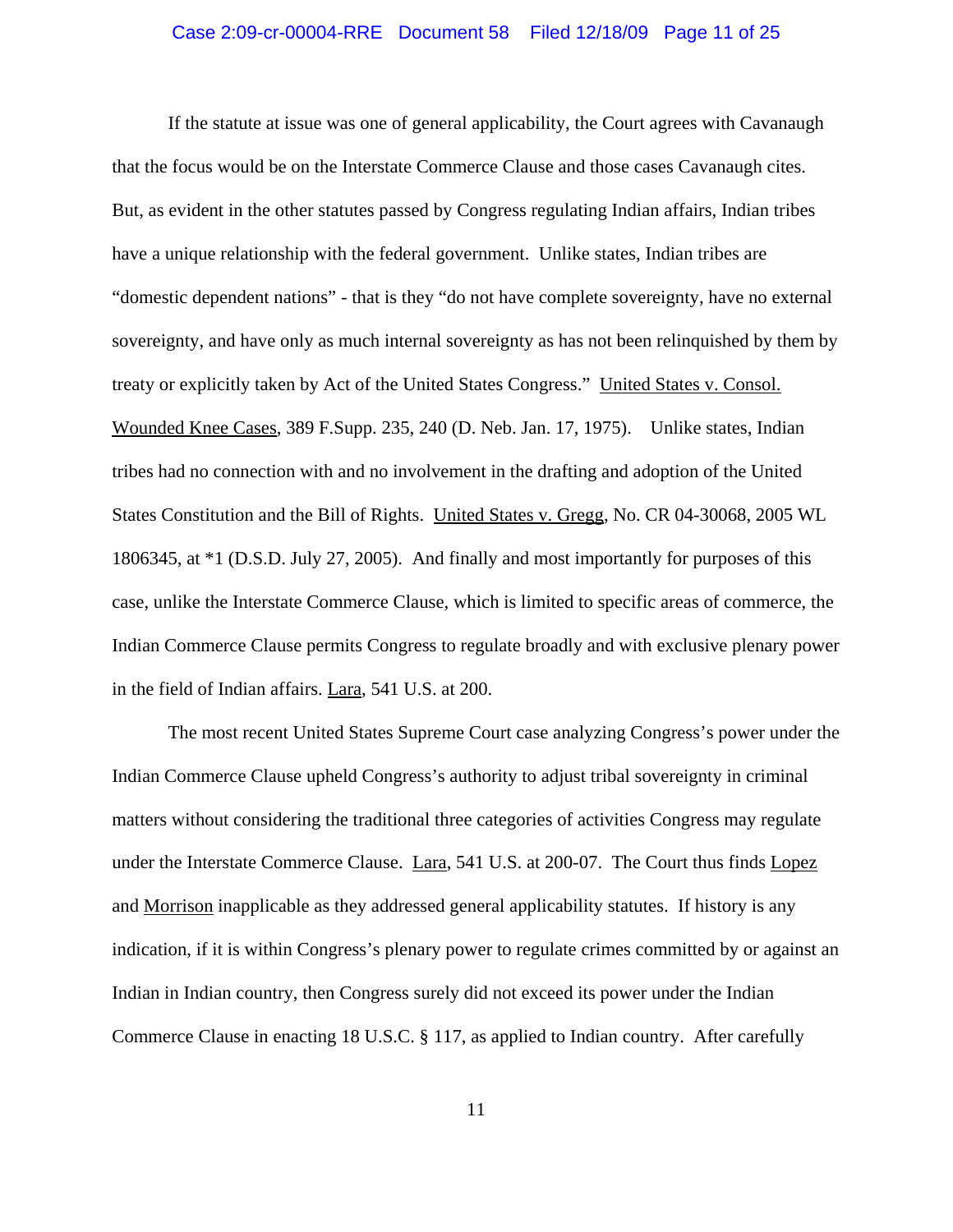#### Case 2:09-cr-00004-RRE Document 58 Filed 12/18/09 Page 12 of 25

considering the unique status of Indian tribes, the function of the Indian Commerce Clause, and Congress's plenary power to regulate in Indian country, Congress was within its power to enact 18 U.S.C. § 117. Cavanaugh's motion to dismiss the indictment on the ground that Congress exceeded its authority to enact 18 U.S.C. § 117 is DENIED.

#### **III. PRIOR UNCOUNSELED TRIBAL COURT CONVICTIONS**

The indictment alleges Cavanaugh was convicted in tribal court on three prior occasions for domestic abuse, and, therefore, qualifies under federal law as a habitual offender for the alleged domestic assault that occurred on or about July 7, 2008, in Indian country. Cavanaugh asserts it is a violation of his right to due process to allow uncounseled tribal court convictions to be used as predicate offenses to support a federal charge. The United States contends the language of 18 U.S.C. § 117(a) does not require that a person be represented by counsel in the underlying conviction and this Court should not read a requirement into the statute that is not there. The United States further argues due process is not implicated because the tribal court convictions complied with the Spirit Lake Code and the Indian Civil Rights Act.

## *1. Relationship Between Federal Court and Tribal Court*

In order to give due consideration to the merits of Cavanaugh's argument, the Court believes a review of the historical background of tribal sovereignty and the tribal justice system is important. Tribal governments have existed in one form or another for centuries. In the late 1800s, the Bureau of Indian Affairs established the Courts of Indian Offenses, or "C.F.R. courts." Vincent C. Milani, The Right to Counsel in Native American Indian Tribal Courts; Tribal Sovereignty & Congressional Control, 31 Am. Crim. L. Rev. 1279, 1281 (1994). The judges were Indians appointed by the BIA and the purpose of the courts was to promote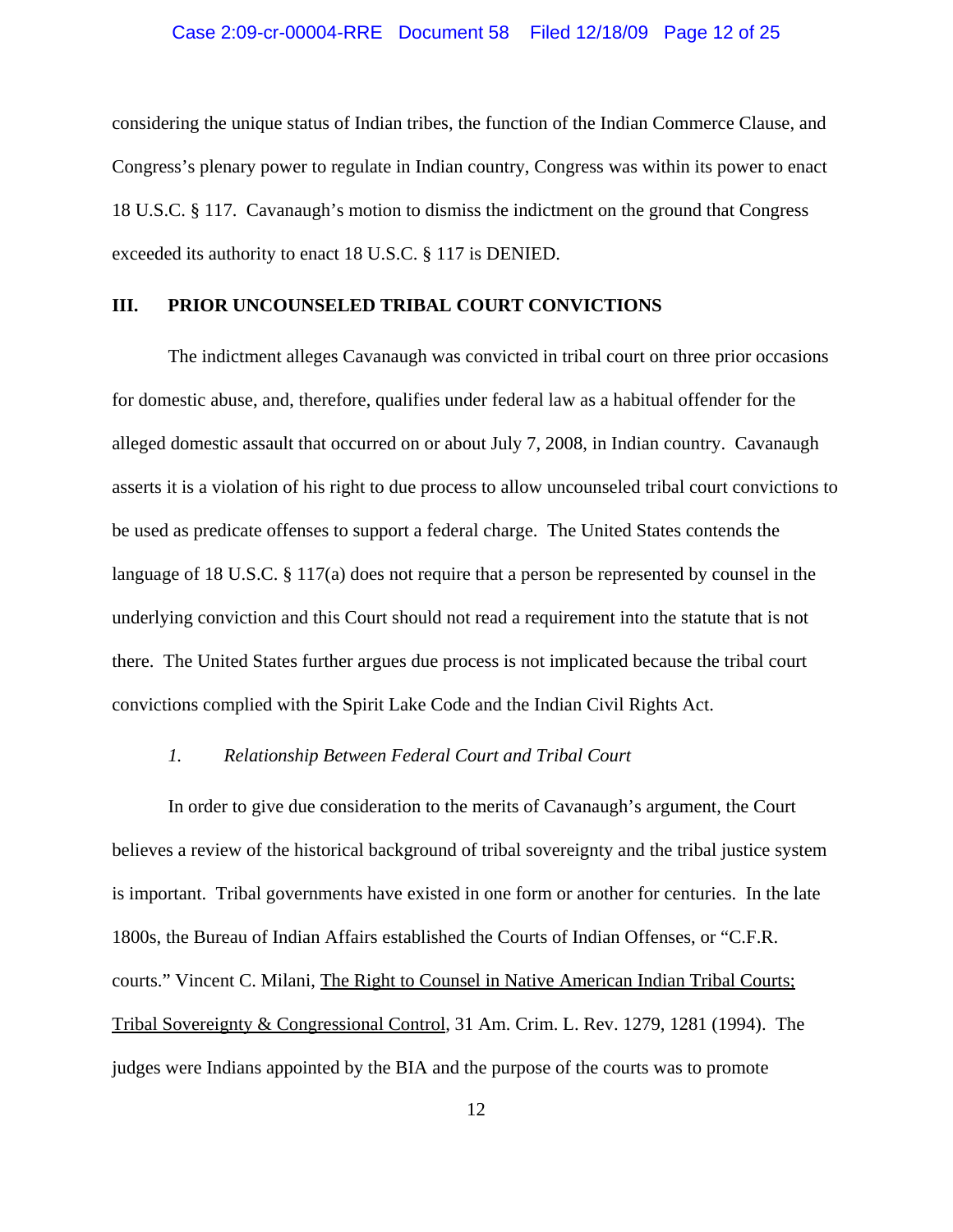#### Case 2:09-cr-00004-RRE Document 58 Filed 12/18/09 Page 13 of 25

acculturation on the reservation and to help "civilize" the Indians. Id. At this time, federal policy with regard to Indians was one of assimilation. Then the Indian Reorganization Act of 1934 was passed, which paved the way for tribes to develop tribal courts and phase out C.F.R. courts. Id. The Indian Reorganization Act "signaled a major shift in federal Indian policy from assimilation to self-determination." Id. As a result, tribal court judges became "responsible" to the tribe instead of the BIA. Id. The tribes, therefore, were given greater autonomy to develop their own tribal judicial systems. Id. While the modern version of tribal courts has moved more closely toward the Anglo-American concept of a court, their history, nature, jurisdiction, and relationship to the federal courts continue to set them apart from other American courts.

Courts long ago recognized the "quasi-sovereign" status of Indian tribes when Chief Justice John Marshall declared Indian tribes "domestic dependent nations." Cherokee Nation v. Georgia, 30 U.S. 1, 16 (1831). This dependent status led to the emergence of plenary power by Congress over Indian affairs while still acknowledging a tribe's sovereignty. As a limited sovereign, Indian tribes have retained certain "inherent powers." United States v. Wheeler, 435 U.S. 313, 326 (1978) (explaining that "the sovereign power of a tribe to prosecute its members for tribal offenses clearly does not fall within that part of sovereignty which the Indians explicitly lost by virtue of their dependent status."). As a consequence, tribal courts have jurisdiction over many misdemeanor crimes committed on tribal lands by one Indian against another Indian.

Tribal courts, however, do not have jurisdiction over crimes committed by non-Indians, even if the crime occurs within tribal lands. See Greywater v. Joshua, 846 F.2d 486, 493 (8th Cir. 1988) (tribal court's exercise of criminal jurisdiction is limited to governing the internal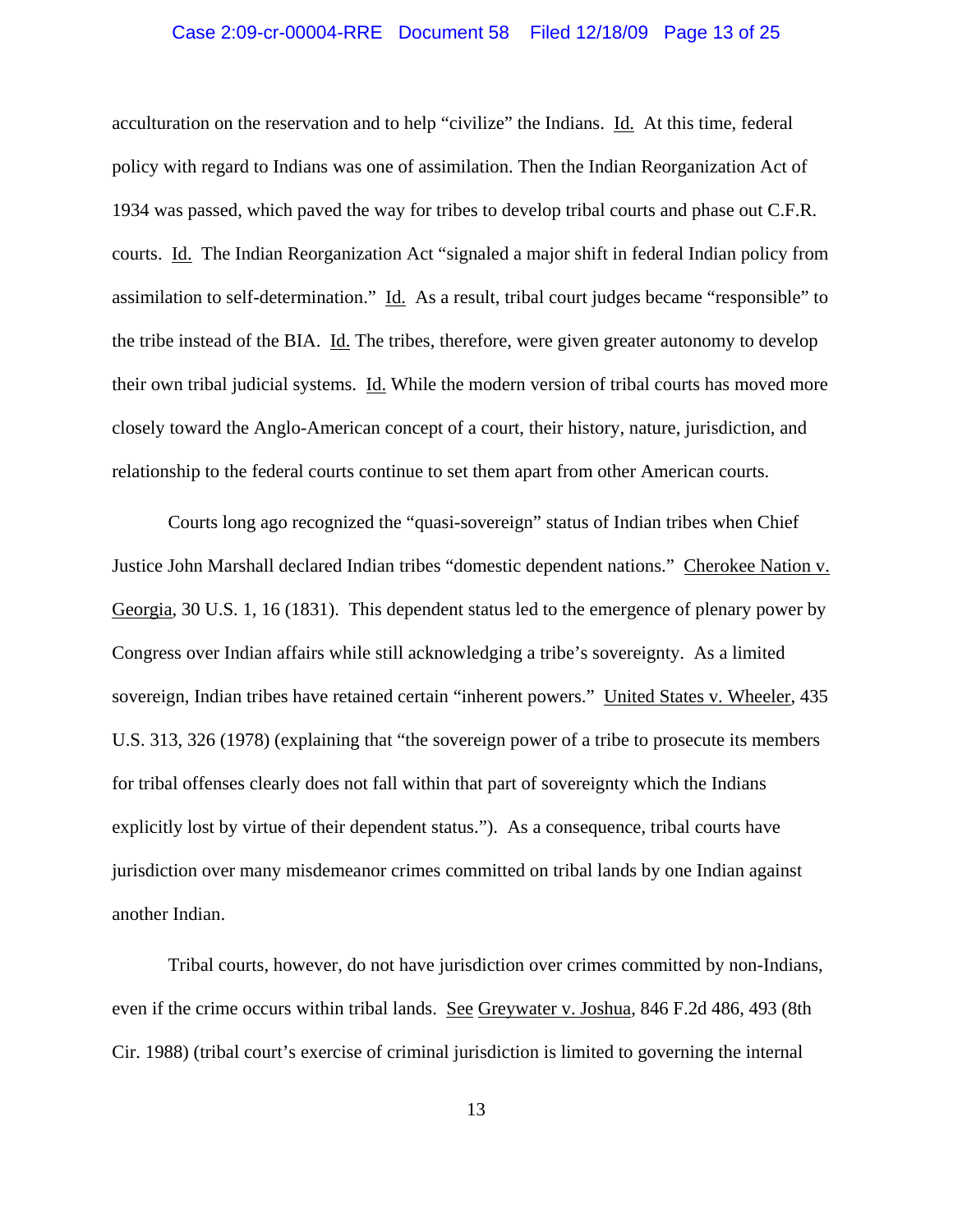#### Case 2:09-cr-00004-RRE Document 58 Filed 12/18/09 Page 14 of 25

rules by which tribal members live and enforcing criminal laws against only tribal members); Am.Jur. Indians Offenses By or Against Non-Indians § 143 (citing Oliphant v. Suquamish Indian Tribe, 435 U.S. 191 (1978)). Congress has imposed other jurisdictional limitations, including the Indian Major Crimes Act, 18 U.S.C. § 1153, which, as discussed earlier, grants to the federal courts exclusive jurisdiction over certain enumerated crimes committed on tribal lands by and against Indians, and the Indian Civil Rights Act of 1968, which limits the maximum penalty that tribal courts can impose upon criminal defendants, 25 U.S.C. § 1302(7). Thus, unlike most Americans, who face federal prosecution only for offenses that have a particular federal nexus, American Indians in Indian country are subject to federal prosecution for numerous felonies, such as murder, incest, assault, child abuse or neglect, arson, burglary, robbery, which would not rise to the level of federal prosecution outside of Indian country. See 18 U.S.C. § 1153.

Even with the limitations, Congress has acknowledged the importance of tribal justice systems. 25 U.S.C. § 3651(5) - (6) (declaring tribal justice systems "an essential part of tribal governments" and "the most appropriate forums for the adjudication of disputes affecting personal and property rights on Native lands."). While recognizing the significance of tribal courts, Congressional findings in 2000 indicate "the rate of violent crime committed in Indian country is approximately twice the rate of violent crime committed in the United States as a whole." 25 U.S.C. § 3651(3). The Department of Justice estimates that American Indians experience violent crime at the rate of about one violent crime in every eight residents. Lawrence A. Greenfeld and Steven K. Smith, American Indians & Crime, Bureau of Justice Statistics, United States Department of Justice (Feb. 1999). This compares to a rate of one in sixteen for African Americans; one in twenty for whites; and one in 34 for Asians. Id.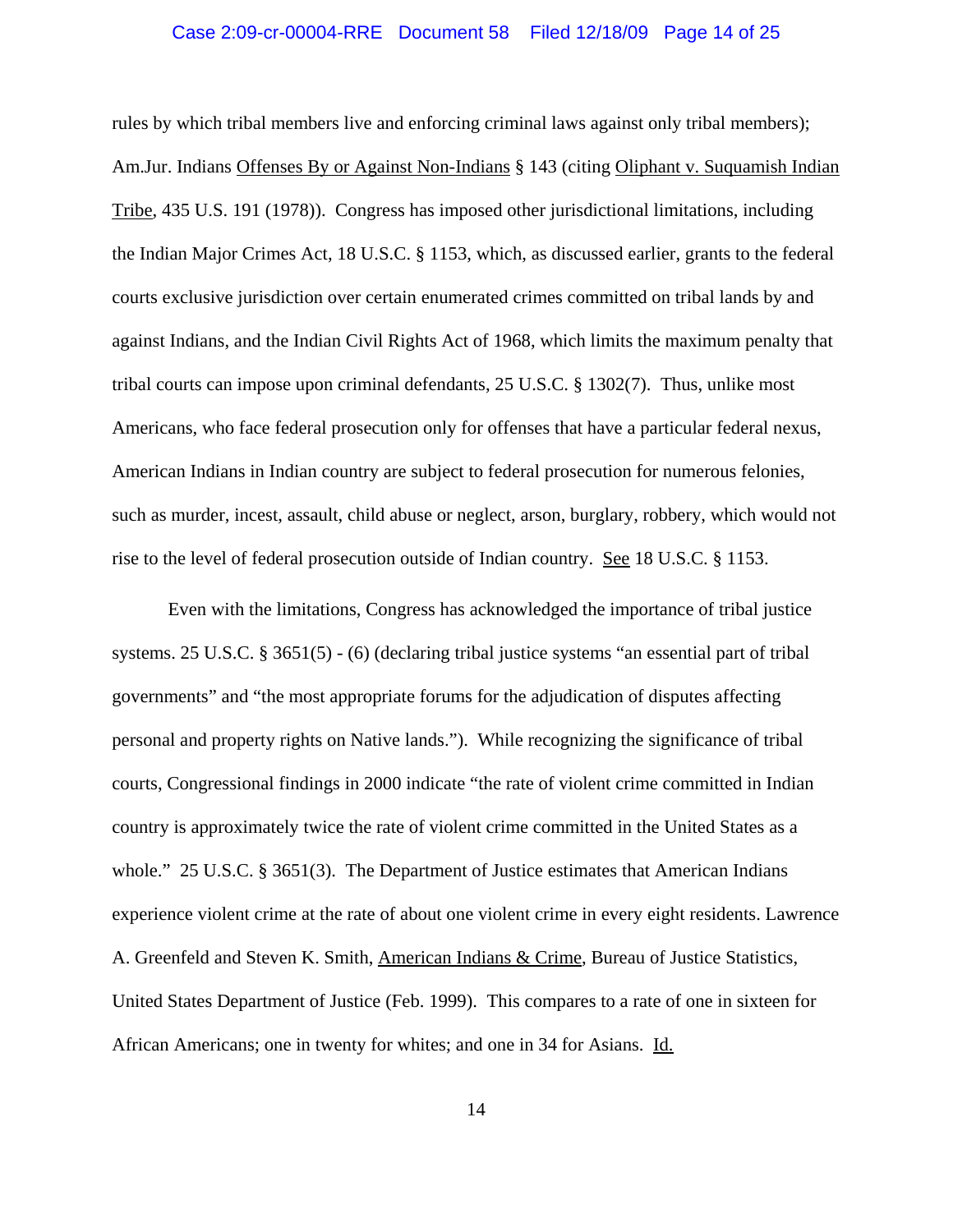## Case 2:09-cr-00004-RRE Document 58 Filed 12/18/09 Page 15 of 25

Additionally, there is little dispute that alcohol and drug abuse in Indian country is widespread. Over half of American Indian victims said the offender was under the influence of alcohol, drugs, or both. Id. Moreover, an estimated three in four American Indian victims of family violence reported they believed the offender was drinking at the time of the offense. Id. The rate of child abuse and neglect is also higher in Indian country. On a per capita basis, the Department of Justice estimates there is one substantiated report of child abuse or neglect for every 30 American Indian children under the age of 14. Id. This compares with one child victim for every 58 children of any race. Id. Thus, while Congress's self-determination policy is laudable and the importance of the tribal courts is not to be minimized, it is apparent that systemic problems of a social and political nature continue to plague Indian Country. American Indian tribes continue to remain in dire need of economic rehabilitation as well as assistance in crime control and social programming. A fully functioning tribal court with a strong and independent judiciary is an integral component of addressing these social ills.

Furthermore, Congress has recognized that the operation of tribal courts is impaired, both in terms of technical and legal assistance, due to lack of adequate funding and coordination. 25 U.S.C. § 3651(8). Consequently, the development of the jurisdictional scheme we have today creates what is, in effect, a partnership between federal courts and tribal courts for prosecuting crimes committed in Indian country. Essentially, federal courts handle the "major" crimes, i.e. felonies while tribal courts handle the lower level offenses. Tribal courts retain jurisdiction over a majority of the offenses committed in Indian country. Because of the dichotomy Congress has created, the two justice systems - tribal court and federal court - function mostly independently.

In the Court's experience, the tribal courts are overwhelmed by problems rising out of a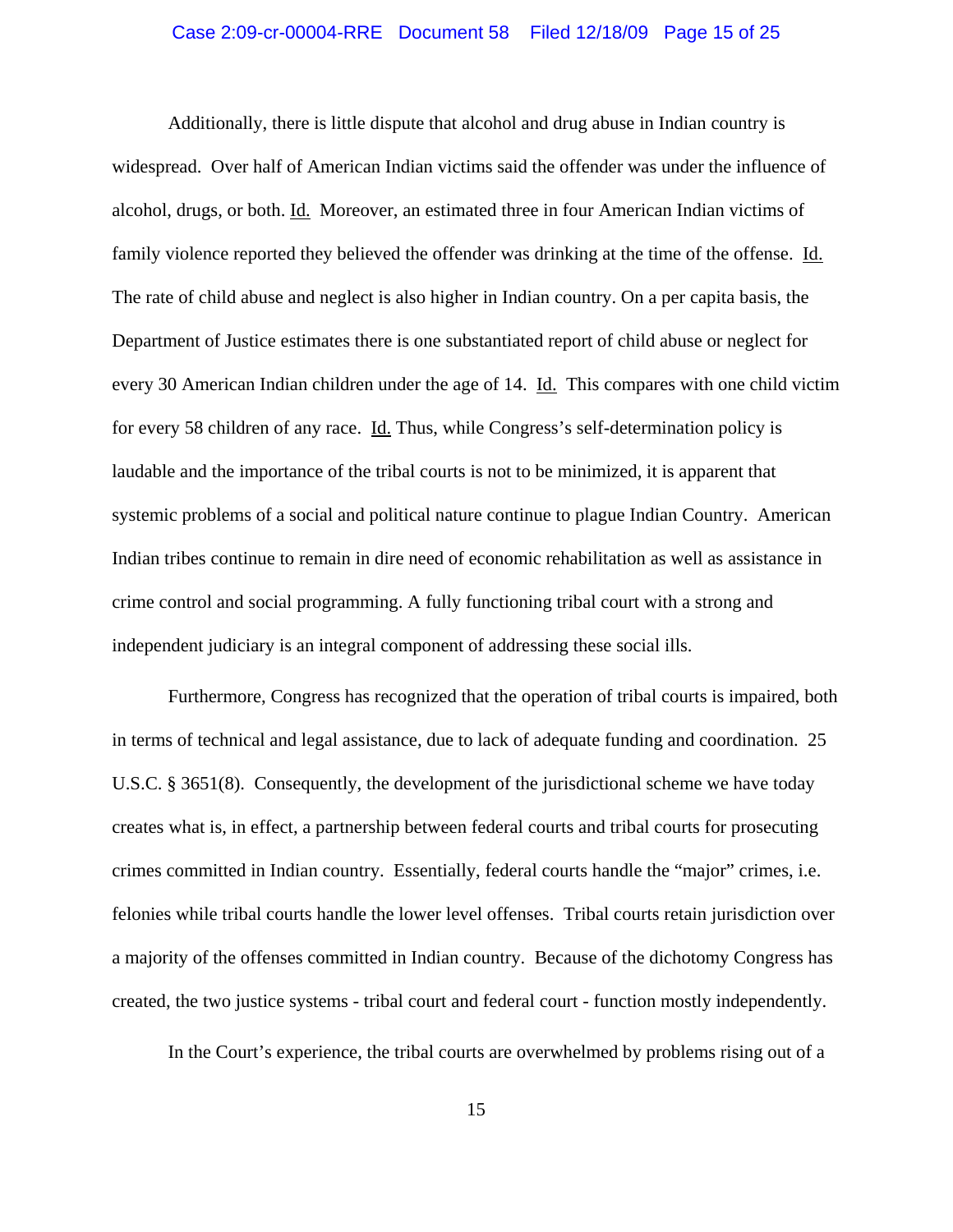#### Case 2:09-cr-00004-RRE Document 58 Filed 12/18/09 Page 16 of 25

lack of adequate funding, a lack of adequately trained personnel, and a lack of true judicial independence. This gives rise to a justice system that provides uneven legal services, at best. The problem is exacerbated by a lack of adequate resources for treatment, rehabilitation, and even incarceration. Many tribal jails are antiquated facilities suitable only for warehousing inmates. To describe the overall state of the facilities available to the tribal courts as wanting is an understatement. The Court recognizes that many of the tribes have taken herculean efforts to make do with judicial resources that state and federal courts would deem create a constitutional crisis. In short, many tribal courts are so short of resources and personnel that they constitute a national embarrassment. Given the lack of economic activity on many reservations, the tax base is inadequate to solve the institutional problems, thus any solution must necessarily involve a greater commitment on the part of the United States to see that a functioning tribal court system exists throughout Indian country. Where justice is uncertain, delayed, or denied entirely, it is completely predictable that economic stability will be difficult to obtain or maintain. The plain truth is that business owners will not locate businesses in places where the communities lack general order or where predictability of results in contractual or civil suits does not exist. If anyone intends to address the fundamental needs in Indian county, it is essential that the court system be one of the first areas addressed. Without a fully functional judiciary, with clear jurisdictional lines and uniform quality, social and economic progress will remain elusive.

## *2. The United States Constitution and Tribal Court*

When an offense is committed in Indian country and jurisdiction is determined, few constitutional problems arise so long as the prosecution and conviction remain exclusively in either tribal or federal court. However, significant constitutional issues tend to arise when tribal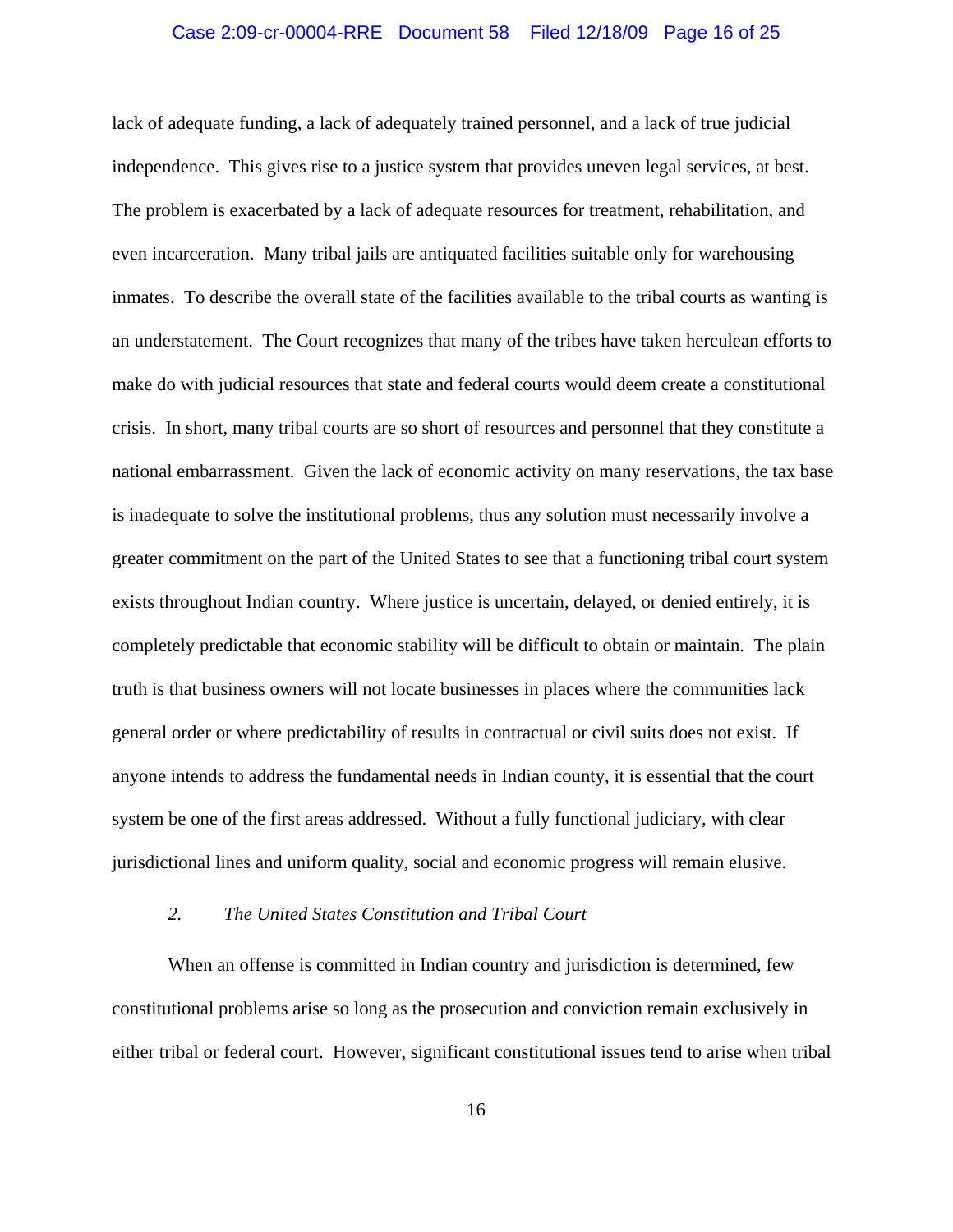#### Case 2:09-cr-00004-RRE Document 58 Filed 12/18/09 Page 17 of 25

court convictions cross over into the federal judicial system. While many protections guaranteed to Americans in the Bill of Rights have been extended to American Indians in tribal court through the Indian Civil Rights Act, 25 U.S.C. § 1302, one notable exception is the right to court-appointed counsel.<sup>6</sup> Over forty years ago, the United States Supreme Court decided the Sixth Amendment requires courts to furnish counsel for indigent criminal defendants in felony cases. Gideon v. Wainwright, 372 U.S. 335 (1963). Since then, the Supreme Court clarified that defense counsel must be appointed in any criminal prosecution, whether classified as petty, misdemeanor, or felony, that actually leads to imprisonment if even for a brief period. Argersinger v. Hamlin, 407 U.S. 25, 37 (1972); see Scott v. Illinois, 440 U.S. 367, 373-74 (1979) (holding a defendant is not entitled to counsel merely because the criminal charge he faces authorizes imprisonment; rather, the right to counsel applies only when the defendant is actually sentenced to prison).

Even though Indians are citizens of the United States, the United States Constitution does not apply in tribal courts. Felix Cohen, Handbook on Federal Indian Law § 4.01[2][a] (2005); Talton v. Mayes, 163 U.S. 376, 384 (1896); Tom v. Sutton, 533 F.2d 1101, 1102-03 (9th Cir. 1976) (due to their sovereign status, Indian tribes are vested with the inherent power to adopt their own constitution). Instead, the Indian Civil Rights Act or tribal law governs tribal proceedings. The Indian Civil Rights Act provides only that no tribe shall "deny to any person in a criminal proceeding the right . . . *at his own expense* to have the assistance of counsel." 25

<sup>&</sup>lt;sup>6</sup> The Indian Civil Rights Act also does not prohibit the establishment of religion, nor does it require jury trials in civil cases. Santa Clara Pueblo v. Martinez, 436 U.S. 49, 63 (1978). Congress intentionally did not extend in wholesale fashion the Bill of Rights, as had initially been proposed, in order to recognize the commitment to the goal of tribal self-determination and to fit the "unique political, cultural, and economic needs of tribal governments." Id. at 62.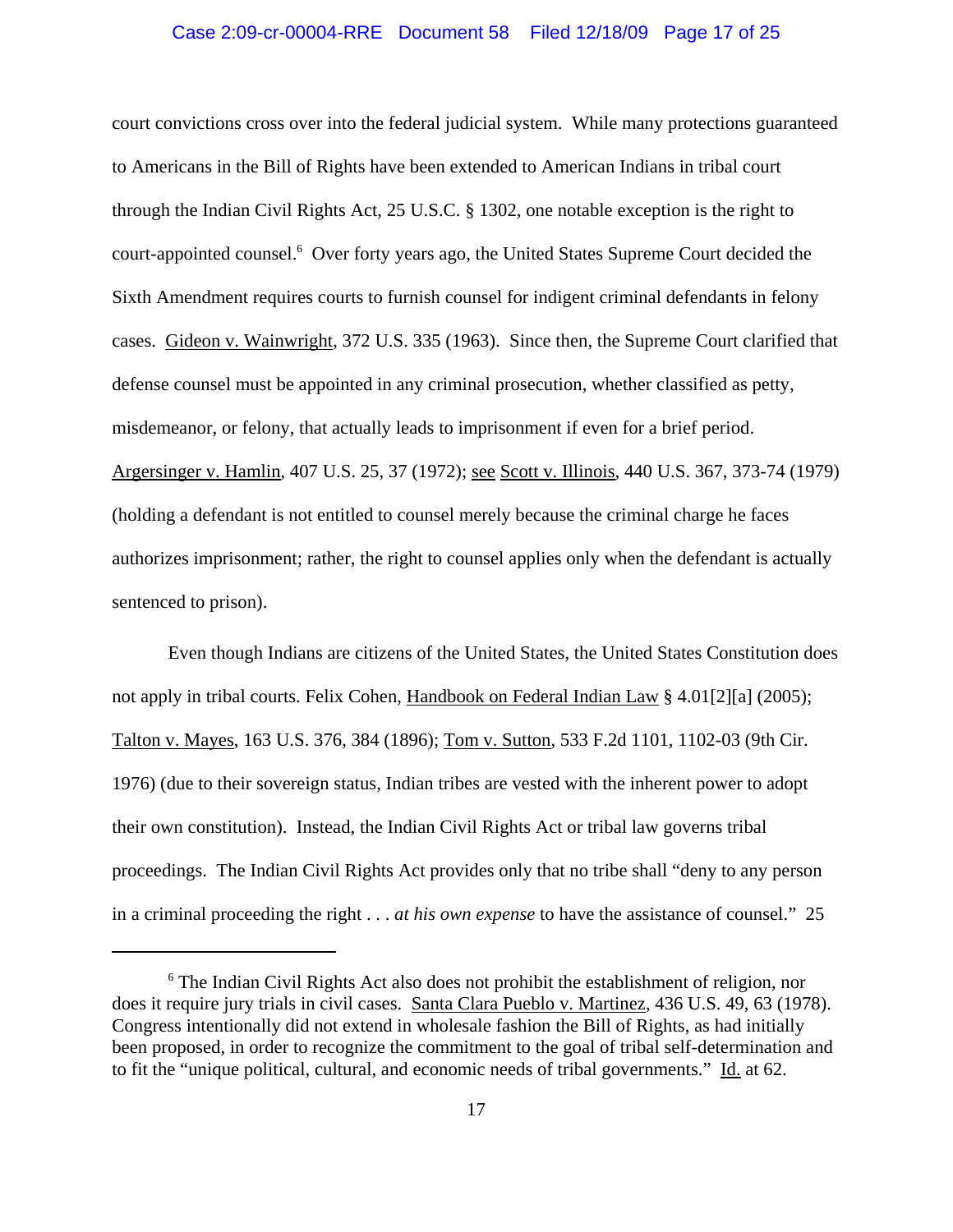#### Case 2:09-cr-00004-RRE Document 58 Filed 12/18/09 Page 18 of 25

U.S.C. § 1302(6) (emphasis added). Consequently, unless tribal law provides otherwise, an indigent defendant in tribal court has no right to a court-appointed attorney.

At least one legal scholar has pondered whether Congress, if authorized to, ought to impose a right to counsel in tribal courts. Vincent C. Milani, The Right to Counsel in Native American Indian Tribal Courts; Tribal Sovereignly and Congressional Control, 31 Am. Crim. L. Rev. 1279, 1291 (1994). One view is that Congressional restraint ought to be exercised out of concern for tribal sovereignty, recognition of the differences among numerous tribes, and the limitations placed upon tribal responsiveness to the needs of their members by insufficient funding. Id. at 1291-92. This article was written at a time when the practice of most federal courts was to deny the admission of uncounseled tribal court convictions as substantive evidence of guilt or as a factor to enhance sentence in a subsequent federal proceeding. Id. at 1300.

 Today, the Sentencing Guidelines allow for consideration of tribal court convictions when determining the adequacy of criminal history and courts have the discretion to consider uncounseled tribal convictions when sentencing a defendant in federal court. See USSG § 4A1.2(I); Nichols v. United States, 511 U.S. 738 (1994) (uncounseled misdemeanor conviction, which did not result in a prison sentence, can be used to enhance a defendant's punishment for a subsequent conviction); United States v. Drapeau, 110 F.3d 618, 620 (8th Cir. 1997) (concluding district court appropriately applied an upward departure to reflect the defendant's tribal offenses).

The fact that Congress has left the tribes with exclusive jurisdiction over misdemeanor offenses committed by one Indian against another Indian in Indian country is evidence that it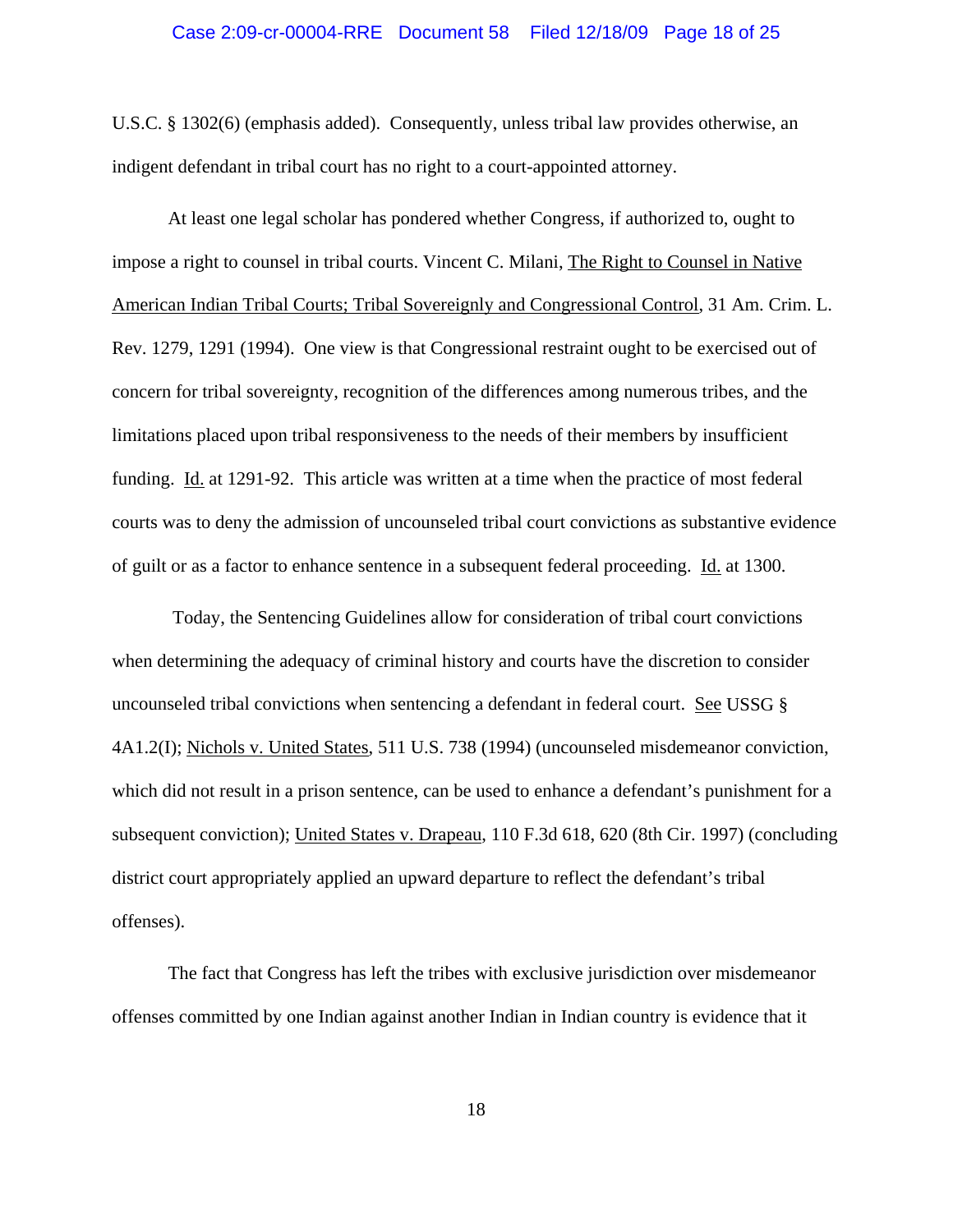#### Case 2:09-cr-00004-RRE Document 58 Filed 12/18/09 Page 19 of 25

presumes tribal courts exist and are competent to prosecute misdemeanors.<sup>7</sup> On the other hand, felony offenses by Indians against Indians are handled exclusively by the United States. Thus, Congress has created a scheme, which, in part, ensures that an Indian charged with a felony is afforded all of the protections of the United States Constitution.

#### *3. Tribal Court Convictions under 18 U.S.C. § 117*

This background now brings us to the remaining issue presently before the Court:

Whether prior uncounseled misdemeanor tribal court convictions can be used as substantive evidence to prove an essential element of a federal crime. The crime at issue, domestic assault by an habitual offender, states, in relevant part:

Any person who commits a domestic assault within the special maritime and territorial jurisdiction of the United States or Indian country and who has a final conviction on at least 2 separate prior occasions in Federal, State, or Indian tribal court proceedings for offenses that would be, if subject to Federal jurisdiction -

- (1) any assault, sexual abuse, or serious violent felony against a spouse or intimate partner, or
- (2) an offense under chapter 110A, . .

18 U.S.C. § 117(a). In this case, the indictment alleges Cavanaugh has three prior convictions in Spirit Lake Tribal Court for domestic abuse. The Spirit Lake Nation Law and Order Code does not authorize court-appointed counsel at tribal expense. (Doc. #51-2). Instead, defendants in Spirit Lake Tribal Court are advised that they have the right to an attorney at their own expense, which is in accordance with the Indian Civil Rights Act. (Id.; Doc. 51-3). Cavanaugh signed a written "Statement of Rights" in which he acknowledged he was advised of his right to counsel

 $<sup>7</sup>$  The maximum penalty tribal courts may impose upon criminal defendants is fine of</sup> \$5,000, one year in prison, or both. 25 U.S.C. § 1302(7).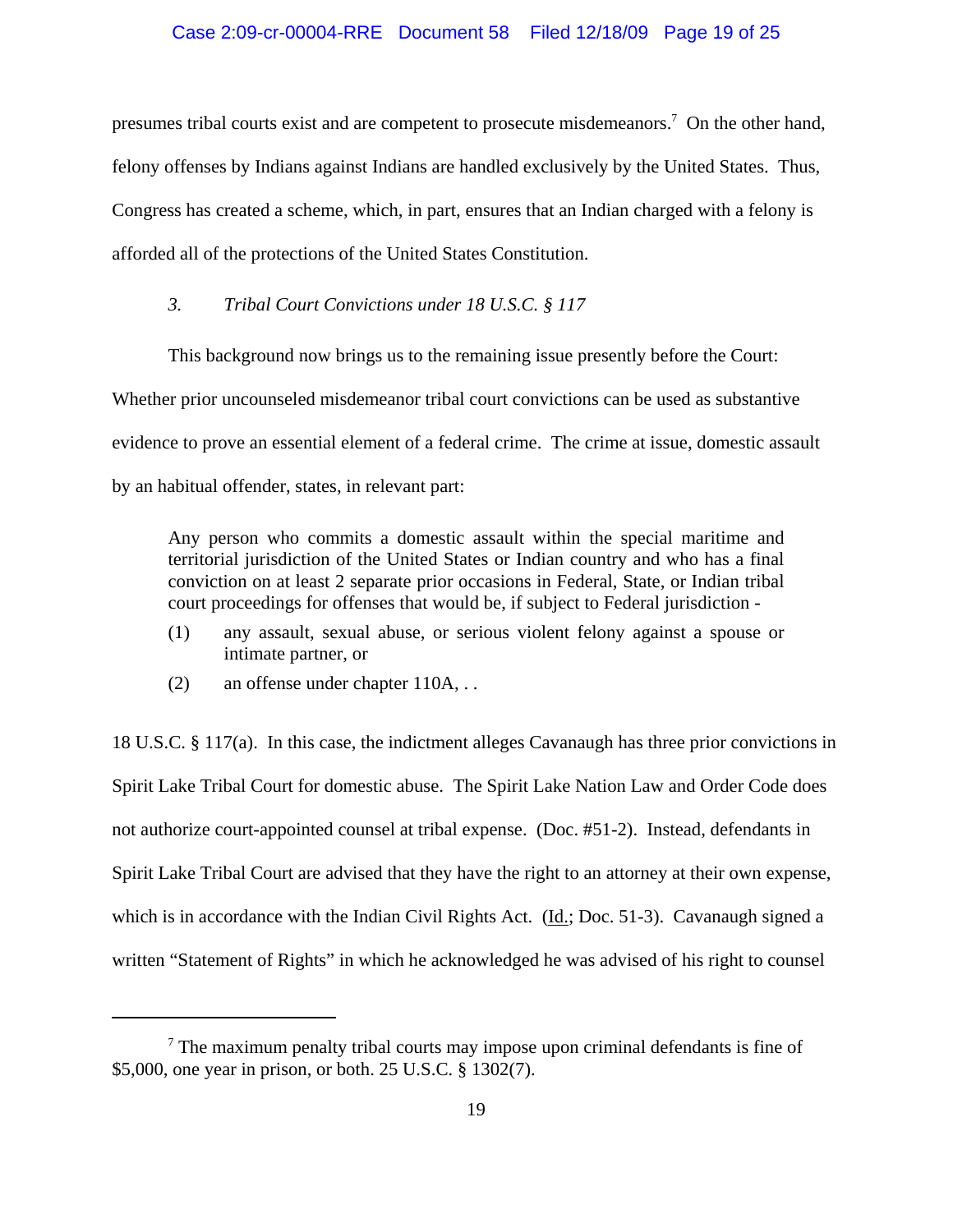#### Case 2:09-cr-00004-RRE Document 58 Filed 12/18/09 Page 20 of 25

at his expense. Thus, it is clear Cavanaugh understood he was entitled to have an attorney represent him at his own expense. There is no evidence to indicate Cavanaugh's tribal court convictions were invalid under tribal law or the Indian Civil Rights Act. The issue thus is whether a tribal court conviction that complies with tribal law and the Indian Civil Rights Act, but not the United States Constitution, can be used to establish an essential element of a federal crime. 8 The Court finds it cannot.

The United States argues Cavanaugh's valid waiver of the right to counsel in tribal court renders the convictions valid for purposes of the federal offense. But, the Sixth Amendment gives a criminal defendant the right to counsel and the corresponding right to waive the right to counsel and proceed pro se. United States v. Armstrong, 554 F.3d 1159, 1165 (8th Cir. 2009). A waiver of the right to counsel "must be voluntary, intelligent, and knowing." Id. This standard is met if a court informs the defendant of the dangers and disadvantages of selfrepresentation and the record evidences the defendant knew and understood the disadvantages. Id.

The standard for waiver of the right to counsel in federal court was not met in the tribal court proceedings because Cavanaugh had no right to a court-appointed lawyer; therefore, his only option was to come up with the money to pay a lawyer or proceed *pro se*. In contrast, the federal system does not force an indigent defendant to proceed *pro se*. As aptly noted by the

<sup>&</sup>lt;sup>8</sup> Neither party has expressly indicated whether the tribal court sentenced Cavanaugh to a term of imprisonment for any of the three domestic abuse offenses. The Sixth Amendment right to counsel attaches when a defendant is actually imprisoned. Argersinger 407 U.S. at 37; Scott 440 U.S. at 373-74 (1979). Because the United States has not argued otherwise, the Court assumes the tribal court convictions would be constitutionally infirm if obtained in state or federal court.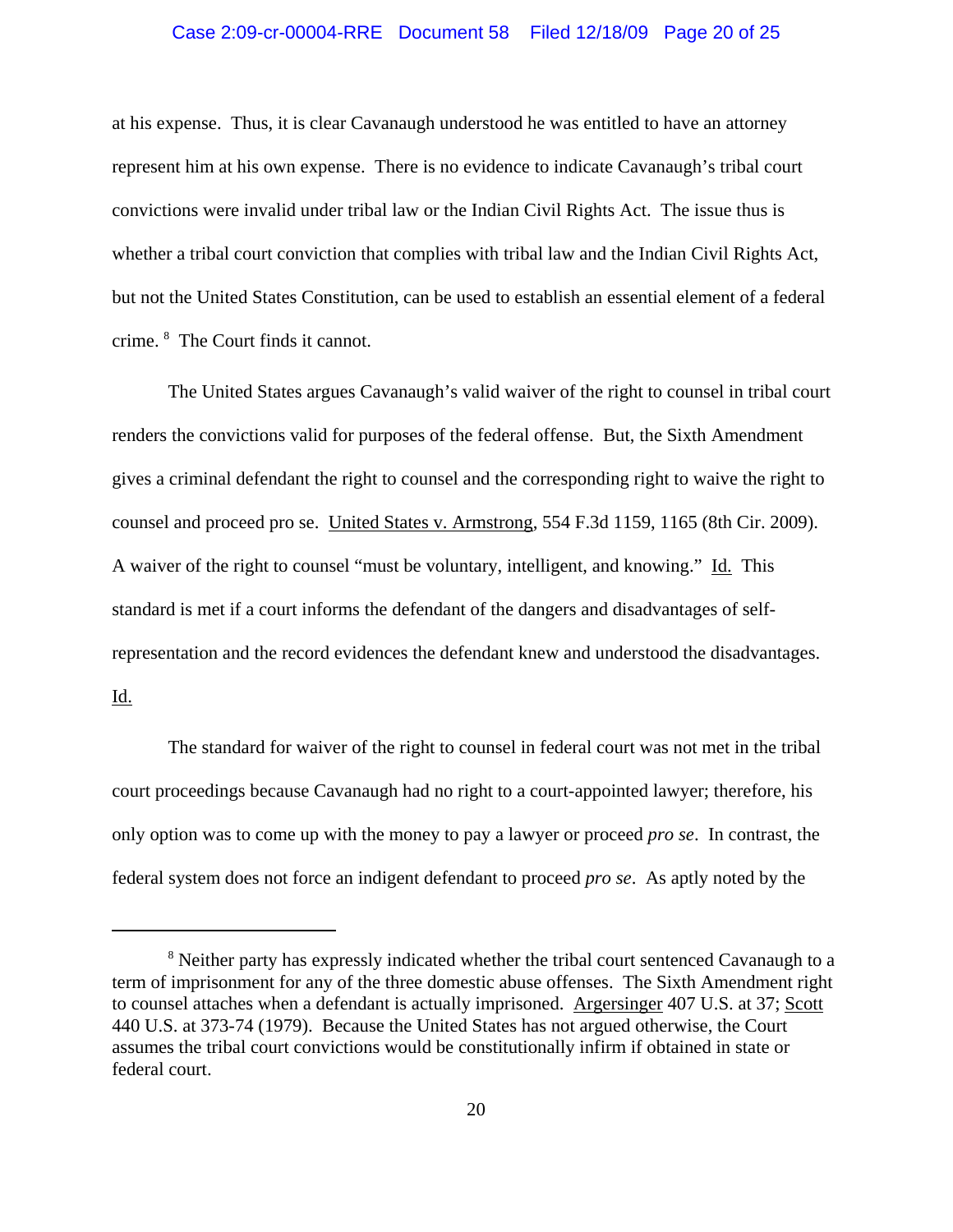#### Case 2:09-cr-00004-RRE Document 58 Filed 12/18/09 Page 21 of 25

United States Supreme Court: "[R]eason and reflection require us to recognize that in our adversary system of criminal justice, any person haled into court, who is too poor to hire a lawyer, cannot be assured a fair trial unless counsel is provided for him. . . . That government hires lawyers to prosecute and defendants who have money hire lawyers to defend are the strongest indications of the widespread belief that lawyers in criminal courts are necessities, not luxuries." Gideon, 372 U.S. at 344. The issue before the Court is not to question the validity of the tribal court proceedings or question the tribal justice system, but instead to evaluate whether the convictions satisfy constitutional requirements for use in a federal prosecution in federal court.

The Court finds the analysis of the Ninth Circuit in United States v. Ant, 882 F.2d 1389 (9th Cir. 1989) persuasive in this case. In Ant, the defendant, an American Indian, pled guilty to assault and battery in tribal court and was sentenced to six months in jail. The defendant was not represented by a lawyer, although he was likely advised of his right to a lawyer. Subsequently, a federal indictment charged the defendant with voluntary manslaughter. The defendant moved to suppress his confession and guilty plea from tribal court, arguing exclusion was appropriate because his right to counsel under the Sixth Amendment was violated and his confession was involuntary in violation of the Fifth Amendment. The Ninth Circuit analyzed whether the guilty plea was made under conditions consistent with the United States Constitution. 882 F.2d at 1393-94. Because the defendant was not provided the opportunity for court-appointed counsel in tribal court and thus the proceedings did not meet constitutional requirements, the Ninth Circuit suppressed the uncounseled tribal court guilty plea. Id. at 1395-96.

The United States attempts to distinguish Ant on the basis that the same offense was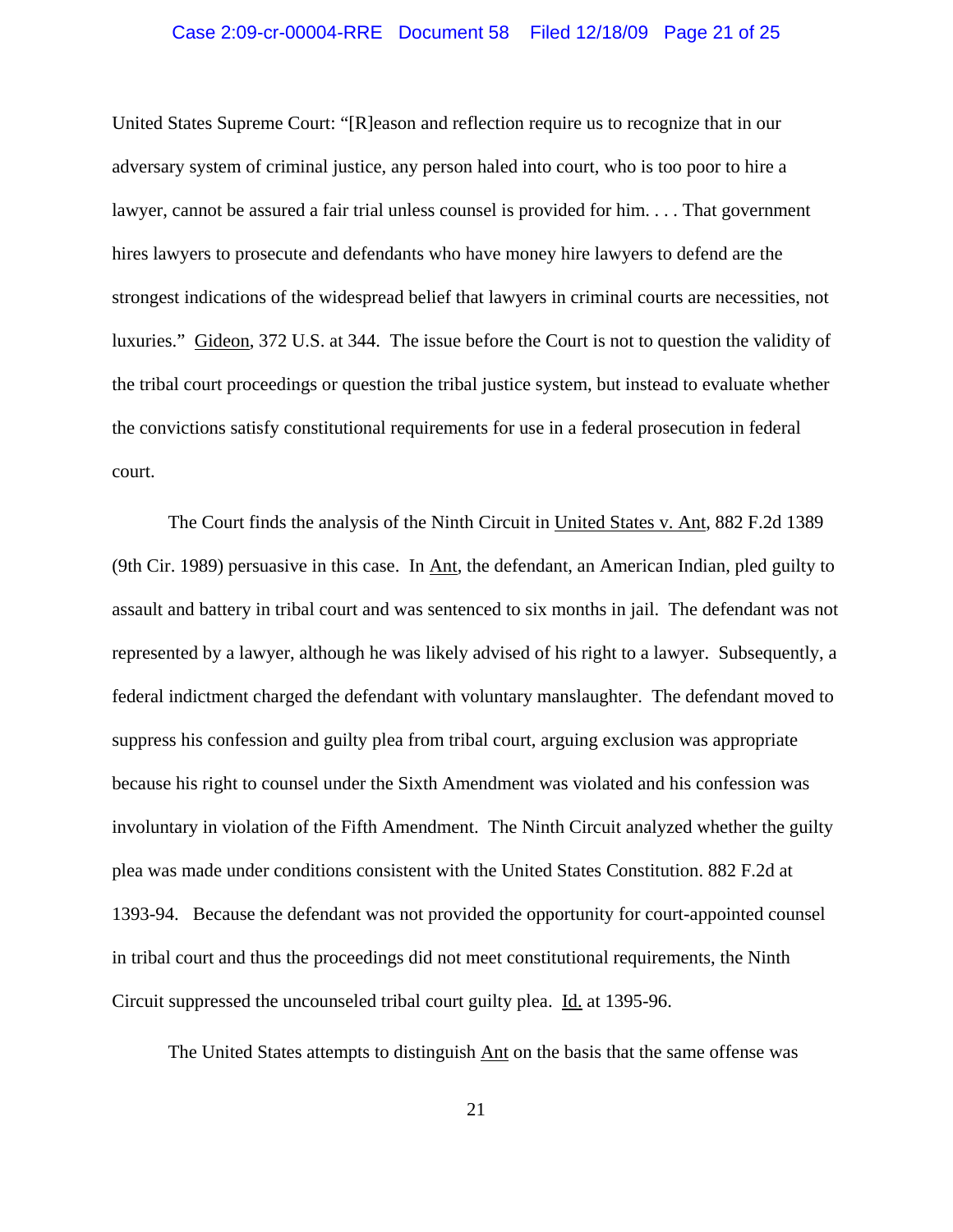#### Case 2:09-cr-00004-RRE Document 58 Filed 12/18/09 Page 22 of 25

involved in both tribal court and federal court. The Court does not find this distinction significant. The argument, however, highlights a primary issue in this case. The uncounseled tribal court convictions in the present case are necessary to prove an essential element of a federal crime. They are not being offered in this case for purposes of sentencing enhancement, for purposes of impeachment, or as evidence under Fed. R. Evid. 404(b). The Court is unable to contemplate another situation in which it would permit a party to introduce evidence obtained in violation of the United States Constitution and allow it to be offered as substantive evidence to prove an essential element of a federal offense. Adherence to the requirements of the United States Constitution is just as compelling as the circumstances in Ant. To permit a conviction that violates the Sixth Amendment to be used against a person to support guilt for another offense would erode the very principle set forth in Gideon. United States v. Tucker, 404 U.S. 443, 449 (1972); Burgett v. Texas, 389 U.S. 109, 114 (1967).

The United States also points to the plain language of the federal statute at issue in this case and contrasts it with the Gun Control Act of 1968, 18 U.S.C. § 922(g)(9), which prohibits any person convicted in any court of a misdemeanor crime of domestic violence from possessing a firearm. In defining the term "misdemeanor crime of domestic violence", the Gun Control Act does not allow an earlier misdemeanor conviction to count as a predicate offense unless the defendant was represented by counsel or knowingly and intelligently waived the right to counsel. 18 U.S.C. 921(a)(33)(B)(i).

The Court acknowledges that when Congress passed 18 U.S.C. § 117, Congress did not place the same restrictions of requiring legal representation or waiver of the right to a lawyer before the conviction could count as a predicate offense. The legislative history indicates the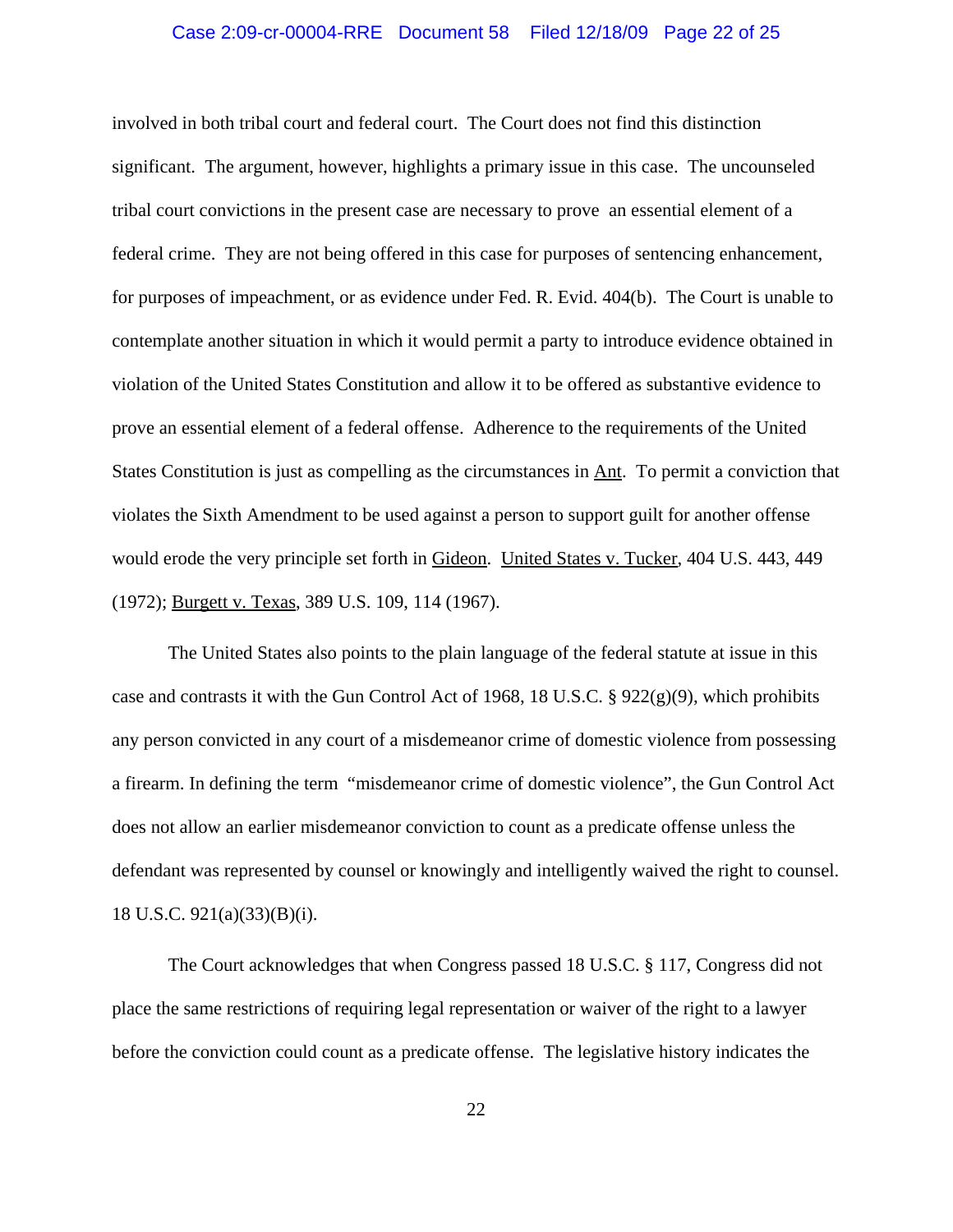#### Case 2:09-cr-00004-RRE Document 58 Filed 12/18/09 Page 23 of 25

federal offense was created, in part, to prevent serious injury or death of American Indian women and to allow tribal court convictions to count for purposes of a federal prosecution, particularly because the Indian Major Crimes Act does not allow federal prosecutors to prosecute domestic violence assaults unless they rise to the level of serious bodily injury or death. 151 Cong. Rec. S4873-74 (May 10, 2005).

Nevertheless, in exercising its powers, Congress is not free to ignore constitutional rights. See Bridges v. Wixon, 326 U.S. 135, 161 (1945) (noting Congress may not ignore resident aliens' constitutional rights in the exercise of its plenary power of deportation). The constitutionality of a federal law is left to the Courts, and ultimately resides in the United State Supreme Court. Sable Communications of California, Inc. v. F.C.C., 492 U.S. 115, 129 (1989) ("To the extent that the federal parties suggest we should defer to Congress' conclusion about an issue of constitutional law, our answer is that while we do not ignore it, it is our task in the end to decide whether Congress has violated the Constitution"). Thus, to the extent the United States contends the statute is constitutional because Congress had a legitimate reason for filling the gap between tribal and federal law in the area of domestic violence, the courts are not foreclosed from conducting an independent analysis of the facts bearing on an issue of constitutional law. The Court, in its independent view finds the introduction of uncounseled tribal court convictions in federal court as proof of an essential element of a federal crime violate a defendant's right to counsel and due process. Thus, to the extent that 18 U.S.C. § 117 allows for the use of such convictions in such a manner, it is unconstitutional.

The Court's decision today does not seek to bind upon tribal courts the protections of the Sixth Amendment. It simply stands for the proposition that tribal convictions introduced in a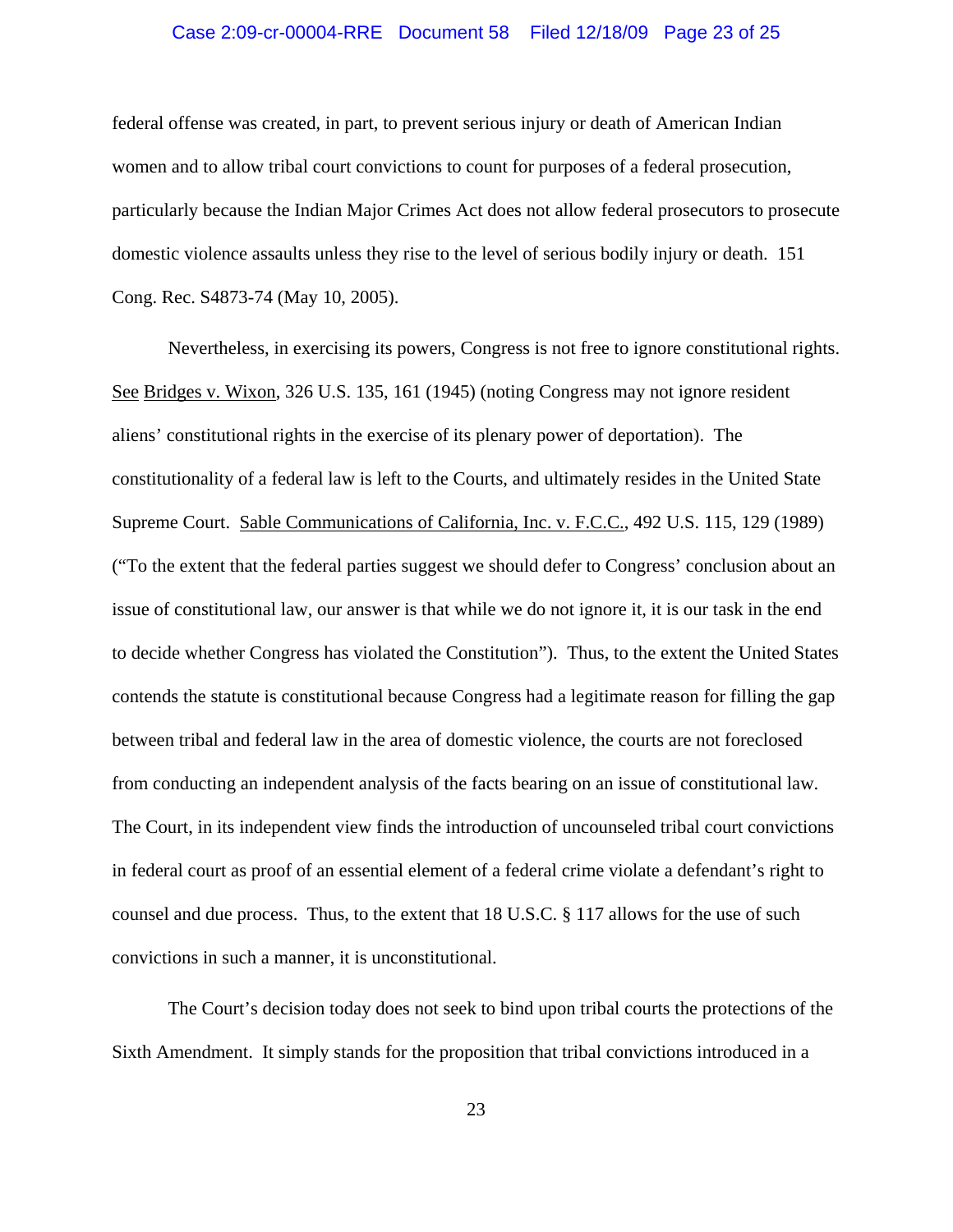#### Case 2:09-cr-00004-RRE Document 58 Filed 12/18/09 Page 24 of 25

federal court to prove an essential element of a federal crime must be in compliance with the United States Constitution. Such a result not only complies with the protections guaranteed to individual citizens by the Constitution but it puts all defendants indicted under 18 U.S.C. § 117 on the same playing field. As it stands now, American Indians are the only group of defendants that could face conviction under 18 U.S.C. § 117(a) as a result of underlying convictions for which they had no right to court-appointed counsel. While recognizing the unique status of tribes and tribal sovereignty, this Court does not believe it must give deference to tribal convictions if the result is to accord American Indians less than the minimum protections guaranteed by the Constitution. After all, American Indians indicted under the Indian Major Crimes Act enjoy the same procedural benefits and privileges as all other persons within federal jurisdiction, so should they under 18 U.S.C. § 117(a). There is simply no compelling reason to sacrifice constitutional order by allowing an essential element to be established by use of an uncounseled conviction solely because the defendant happens to be Indian. In the courts of the United States a person's constitutional rights should not be limited merely by accident of birth.

For the foregoing reasons, Cavanaugh's motion to dismiss the indictment on the ground that the use of prior uncounseled tribal court convictions as substantive evidence to prove an essential element of the crime violates the Constitution is GRANTED.

#### **CONCLUSION**

For the foregoing reasons, Cavanaugh's motion to dismiss the indictment is denied in part and granted in part. Because the Court finds, under the circumstances of this case, it would violate the Constitution to allow uncounseled tribal court conviction to be used as substantive evidence to prove an element of the federal charge, the indictment against Cavanaugh is hereby